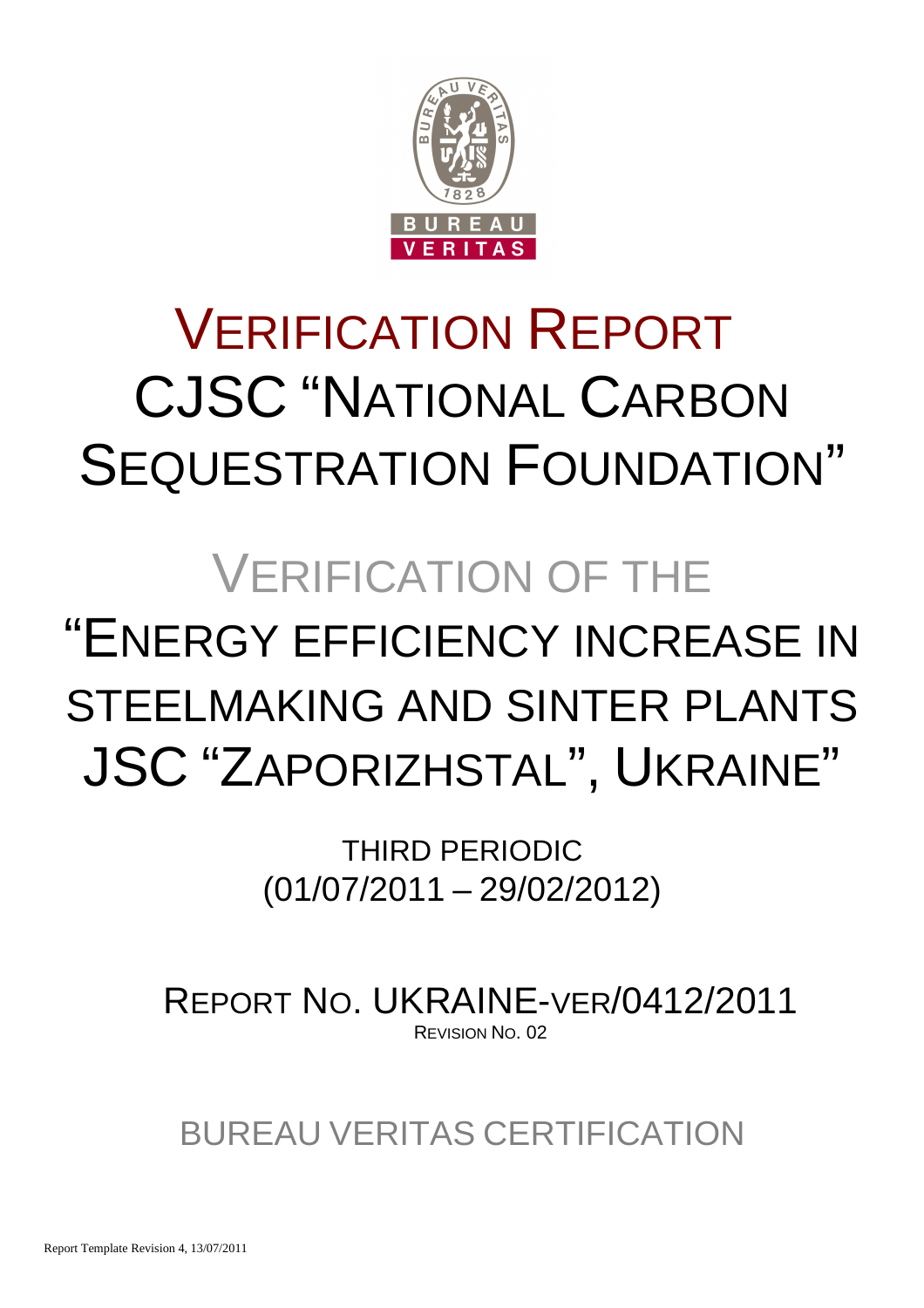

 $\overline{\phantom{0}}$ 

#### VERIFICATION REPORT

| Date of first issue.<br>05/06/2012                                                                                                                                                                                                                                                                                                                                                                                                                                                                                                                                                                                                                                                          | Organizational unit:<br><b>Bureau Veritas Certification Holding SAS</b> |                                                                                                                     |
|---------------------------------------------------------------------------------------------------------------------------------------------------------------------------------------------------------------------------------------------------------------------------------------------------------------------------------------------------------------------------------------------------------------------------------------------------------------------------------------------------------------------------------------------------------------------------------------------------------------------------------------------------------------------------------------------|-------------------------------------------------------------------------|---------------------------------------------------------------------------------------------------------------------|
| Client:<br>CJSC "National Carbon Sequestration<br>Foundation"                                                                                                                                                                                                                                                                                                                                                                                                                                                                                                                                                                                                                               | Client ref.:<br><b>Yuriy Fedorov</b>                                    |                                                                                                                     |
| Summary:<br>in steelmaking and sinter plants JSC "Zaporizhstal", Ukraine", JI Registration Reference Number UA1000272,<br>project of CJSC "National Carbon Sequestration Foundation" located in Zaporizhzha, Ukraine and applying JI<br>specific approach, on the basis of UNFCCC criteria for the JI, as well as criteria given to provide for consistent<br>project operations, monitoring and reporting. UNFCCC criteria refer to Article 6 of the Kyoto Protocol, the JI<br>rules and modalities and the subsequent decisions by the JI Supervisory Committee, as well as the host<br>country criteria.                                                                                 |                                                                         | Bureau Veritas Certification has made the third periodic verification of the JI project "Energy efficiency increase |
| The verification scope is defined as a periodic independent review and ex post determination by the<br>Accredited Entity of the monitored reductions in GHG emissions during defined verification period, and<br>consisted of the following three phases: i) desk review of the monitoring report against the project design and<br>the baseline and monitoring plan; ii) follow-up interviews with project stakeholders; iii) resolution of outstanding<br>issues and the issuance of the final verification report and opinion. The overall verification, from Contract<br>Review to Verification Report & Opinion, was conducted using Bureau Veritas Certification internal procedures. |                                                                         |                                                                                                                     |
| The first output of the verification process is a list of Clarification Requests and Corrective Actions Requests<br>(CL and CAR), presented in Appendix A.                                                                                                                                                                                                                                                                                                                                                                                                                                                                                                                                  |                                                                         |                                                                                                                     |
| In summary, Bureau Veritas Certification confirms that the project is implemented as per determined changes.<br>Installed equipment being essential for generating emission reduction runs reliably and is calibrated<br>appropriately. The monitoring system is in place and the project is generating GHG emission reductions. The<br>GHG emission reduction is calculated accurately and without material errors, omissions, and misstatements,<br>and the ERUs issued totalize 96 645 tonnes of $CO2$ equivalent for the monitoring period 01/07/2011 -<br>29/02/2012.                                                                                                                  |                                                                         |                                                                                                                     |
| Our opinion relates to the project's GHG emissions and resulting GHG emission reductions reported and<br>related to the approved project baseline and monitoring, and its associated documents.                                                                                                                                                                                                                                                                                                                                                                                                                                                                                             |                                                                         |                                                                                                                     |
| Report No.:<br>Subject Group:<br>UKRAINE-ver/0412/2011<br>JI                                                                                                                                                                                                                                                                                                                                                                                                                                                                                                                                                                                                                                |                                                                         |                                                                                                                     |
| Project title:<br>"Energy efficiency increase in steelmaking and sinter<br>plants JSC "Zaporizhstal", Ukraine"                                                                                                                                                                                                                                                                                                                                                                                                                                                                                                                                                                              |                                                                         |                                                                                                                     |
| Work carried out by:<br>Oleg Skoblyk - Team Leader, Lead Verifier<br>Olena Manziuk - Team member, Verifier<br>Iuliia Pylnova - Team member, Technical Specialist                                                                                                                                                                                                                                                                                                                                                                                                                                                                                                                            |                                                                         |                                                                                                                     |
| Work reviewed by:<br>Ivan Sokolov - Internal Technical Reviewer<br>Igor Alekseenko - Technicat specialist for fTR<br>Holding<br>Work approved by:                                                                                                                                                                                                                                                                                                                                                                                                                                                                                                                                           | $i$ cation $\nabla$                                                     | No distribution without permission from the<br>Client or responsible organizational unit                            |
| Ivan Sokolov - Operational Manager                                                                                                                                                                                                                                                                                                                                                                                                                                                                                                                                                                                                                                                          |                                                                         | Limited distribution                                                                                                |
| Date of this revision:<br>Rev. No.:<br>02<br>08/06/2012<br>34                                                                                                                                                                                                                                                                                                                                                                                                                                                                                                                                                                                                                               | Number of pages:                                                        | Unrestricted distribution                                                                                           |
|                                                                                                                                                                                                                                                                                                                                                                                                                                                                                                                                                                                                                                                                                             |                                                                         |                                                                                                                     |

1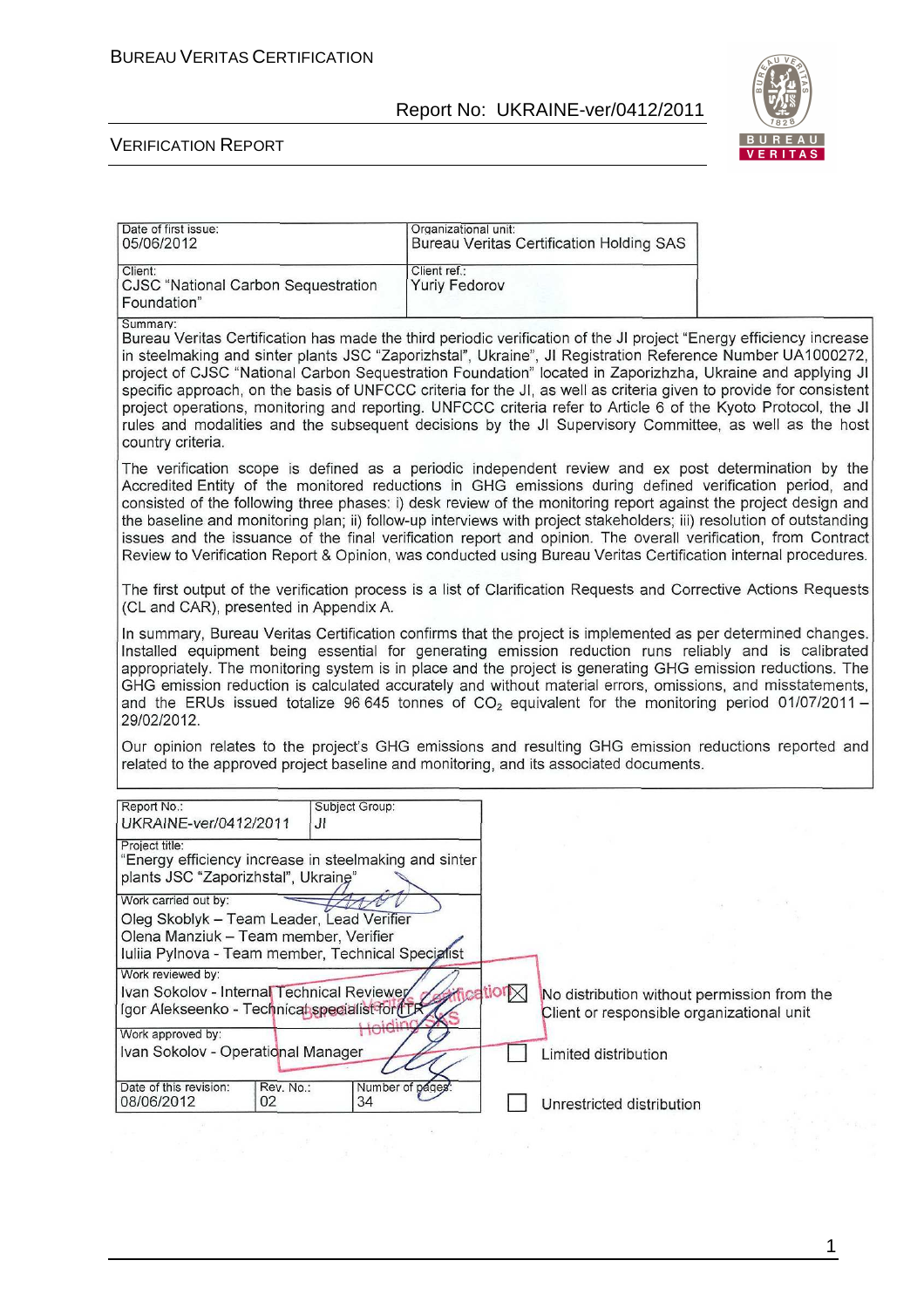

VERIFICATION REPORT

## **Table of Contents Page 2018**

| $\mathbf{1}$   |                                                                              |                |
|----------------|------------------------------------------------------------------------------|----------------|
| 1.1            | Objective                                                                    | 3              |
| 1.2            | Scope                                                                        | 3              |
| 1.3            | <b>Verification Team</b>                                                     | 3              |
| $\overline{2}$ |                                                                              | .4             |
| 2.1            | <b>Review of Documents</b>                                                   | $\overline{4}$ |
| 2.2            | Follow-up Interviews                                                         | 5              |
| 2.3            | Resolution of Clarification, Corrective and Forward Action<br>Requests       | 5              |
| 3              |                                                                              |                |
| 3.1            | Remaining issues and FARs from previous verifications                        | 6              |
| 3.2            | Project approval by Parties involved (90-91)                                 | 6              |
| 3.3            | Project implementation (92-93)                                               | $\overline{7}$ |
| 3.4            | Compliance of the monitoring plan with the monitoring<br>methodology (94-98) | 8              |
| 3.5            | Revision of monitoring plan (99-100)                                         | 9              |
| 3.6            | Data management (101)                                                        | 11             |
| 3.7            | Verification regarding programmes of activities (102-110)                    | 12             |
| 4              |                                                                              |                |
| 5              |                                                                              |                |
|                | APPENDIX A: COMPANY PROJECT VERIFICATION PROTOCOL 22                         |                |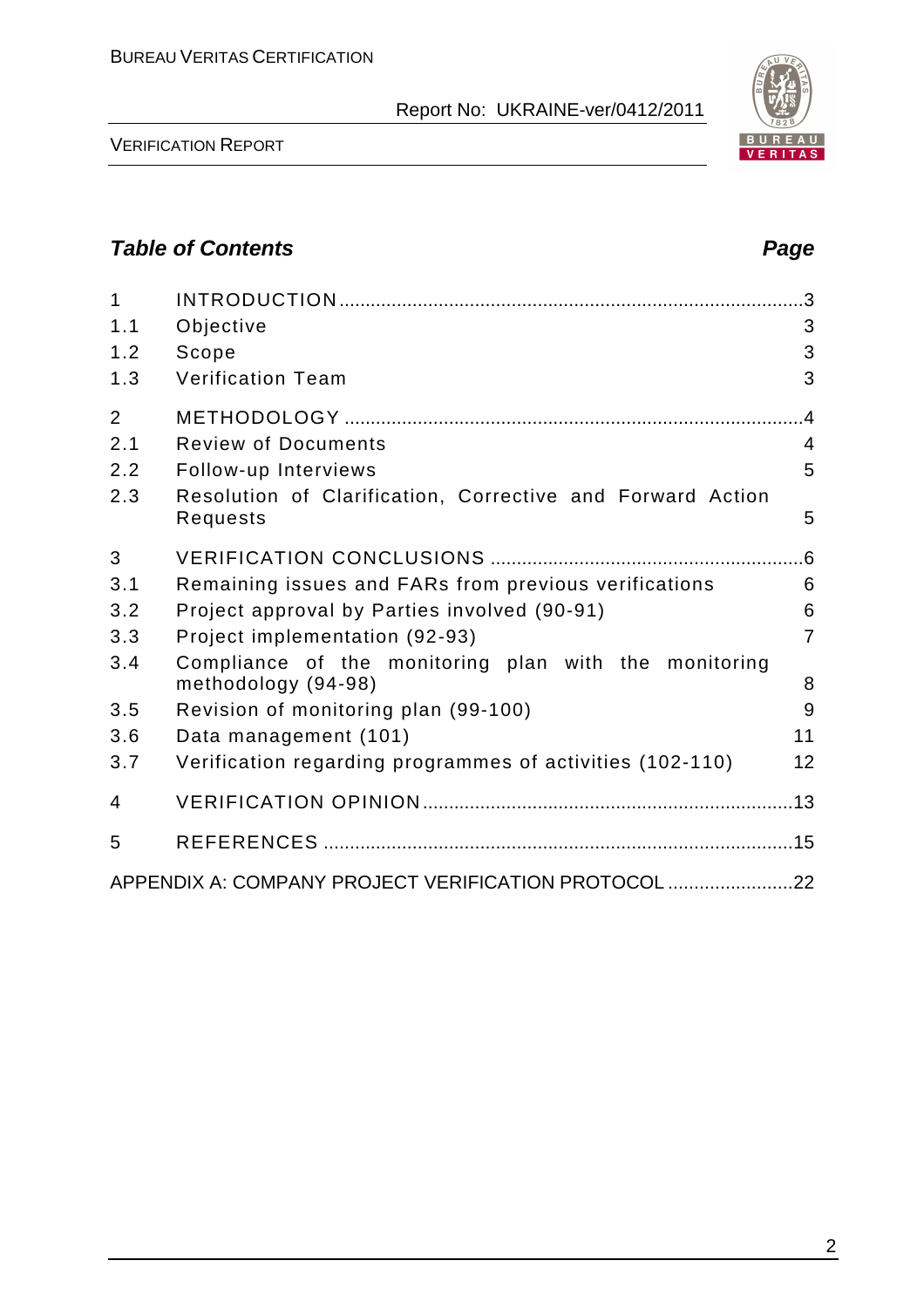

VERIFICATION REPORT

## **1 INTRODUCTION**

CJSC "National Carbon Sequestration Foundation" (NCSF) has commissioned Bureau Veritas Certification to verify the emissions reductions of its JI project "Energy efficiency increase in steelmaking and sinter plants JSC "Zaporizhstal", Ukraine" (hereafter called "the project") at Zaporizhzha, Ukraine.

This report summarizes the findings of the verification of the project, performed on the basis of UNFCCC criteria, as well as criteria given to provide for consistent project operations, monitoring and reporting.

## **1.1 Objective**

Verification is the periodic independent review and ex post determination by the Accredited Independent Entity of the monitored reductions in GHG emissions during defined verification period.

The objective of verification can be divided in Initial Verification and Periodic Verification.

UNFCCC criteria refer to Article 6 of the Kyoto Protocol, the JI rules and modalities and the subsequent decisions by the JI Supervisory Committee, as well as the host country criteria.

## **1.2 Scope**

The verification scope is defined as an independent and objective review of submitted monitoring report and the determined project design document including the project's baseline study and monitoring plan and other relevant documents. The information in these documents is reviewed against Kyoto Protocol requirements, UNFCCC rules and associated interpretations.

The verification is not meant to provide any consulting towards the Client. However, stated requests for clarifications requests, corrective action requests and/or forward actions may provide input for improvement of the project monitoring towards reductions in the GHG emissions.

## **1.3 Verification Team**

The verification team consists of the following personnel:

Oleg Skoblyk Team Leader, Bureau Veritas Certification Climate Change Lead Verifier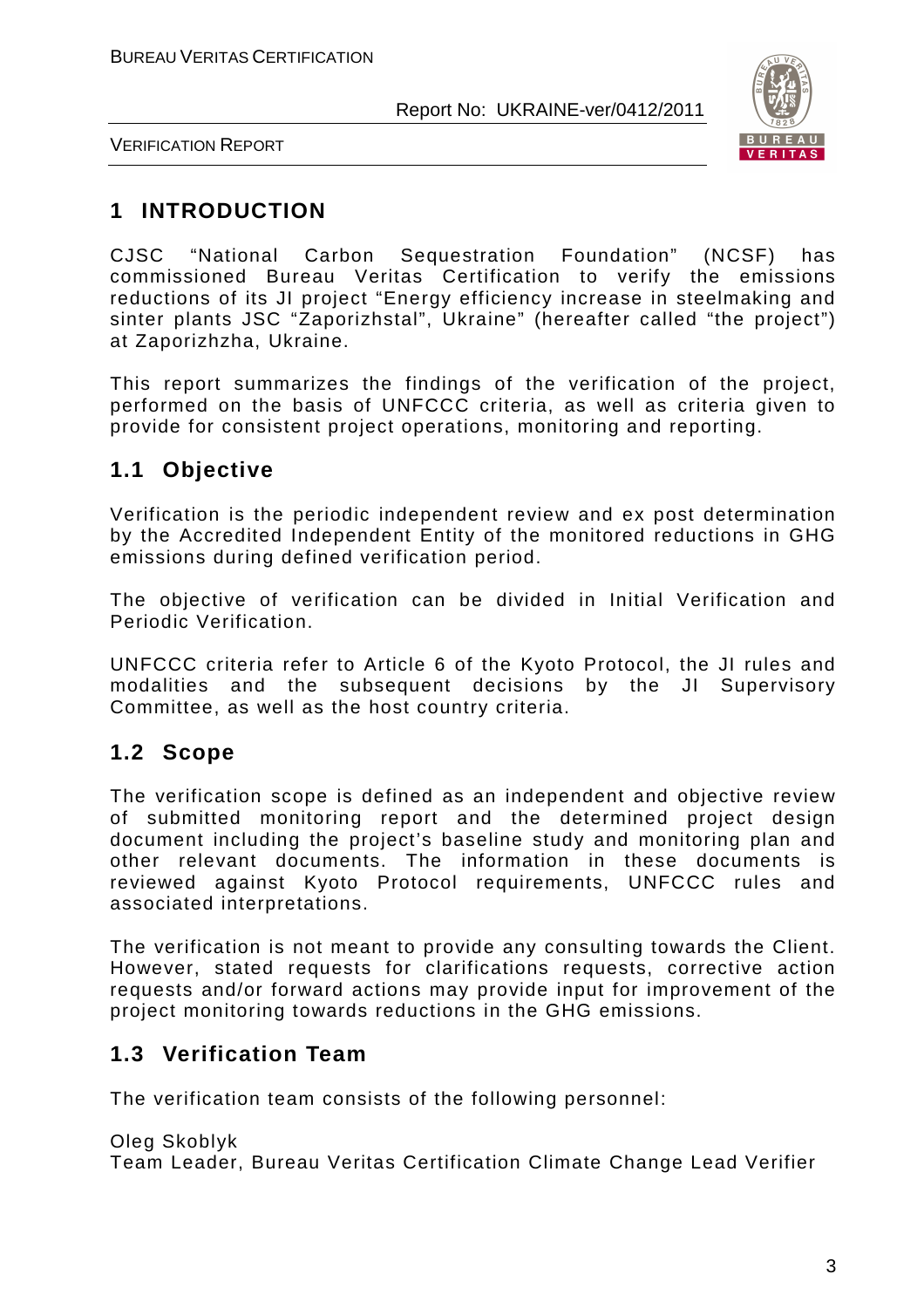

VERIFICATION REPORT

Olena Manziuk Team member, Bureau Veritas Certification Climate Change Verifier

Iuliia Pylnova Team member, Bureau Veritas Certification Technical Specialist

This verification report was reviewed by:

Ivan Sokolov Bureau Veritas Certification, Internal Technical Reviewer

Igor Alekseenko Bureau Veritas Certification Technical specialist for ITR

## **2 METHODOLOGY**

The overall verification, from Contract Review to Verification Report & Opinion, was conducted using Bureau Veritas Certification internal procedures.

In order to ensure transparency, a verification protocol was customized for the project, according to the version 01 of the Joint Implementation Determination and Verification Manual, issued by the Joint Implementation Supervisory Committee at its 19 meeting on 04/12/2009. The protocol shows, in a transparent manner, criteria (requirements), means of verification and the results from verifying the identified criteria. The verification protocol serves the following purposes:

- It organizes, details and clarifies the requirements a JI project is expected to meet;
- It ensures a transparent verification process where the verifier will document how a particular requirement has been verified and the result of the verification.

The completed verification protocol is enclosed in Appendix A to this report.

## **2.1 Review of Documents**

The Monitoring report (MR) submitted by CJSC "National Carbon Sequestration Foundation" (NCSF) and additional background documents related to the project design and baseline, i.e. country Law, Project Design Document (PDD), developed JI specific approach in compliance with Guidance on criteria for baseline setting and monitoring, Host party criteria, Kyoto Protocol, Clarifications on Verification requirements to be checked by an Accredited Independent Entity were reviewed.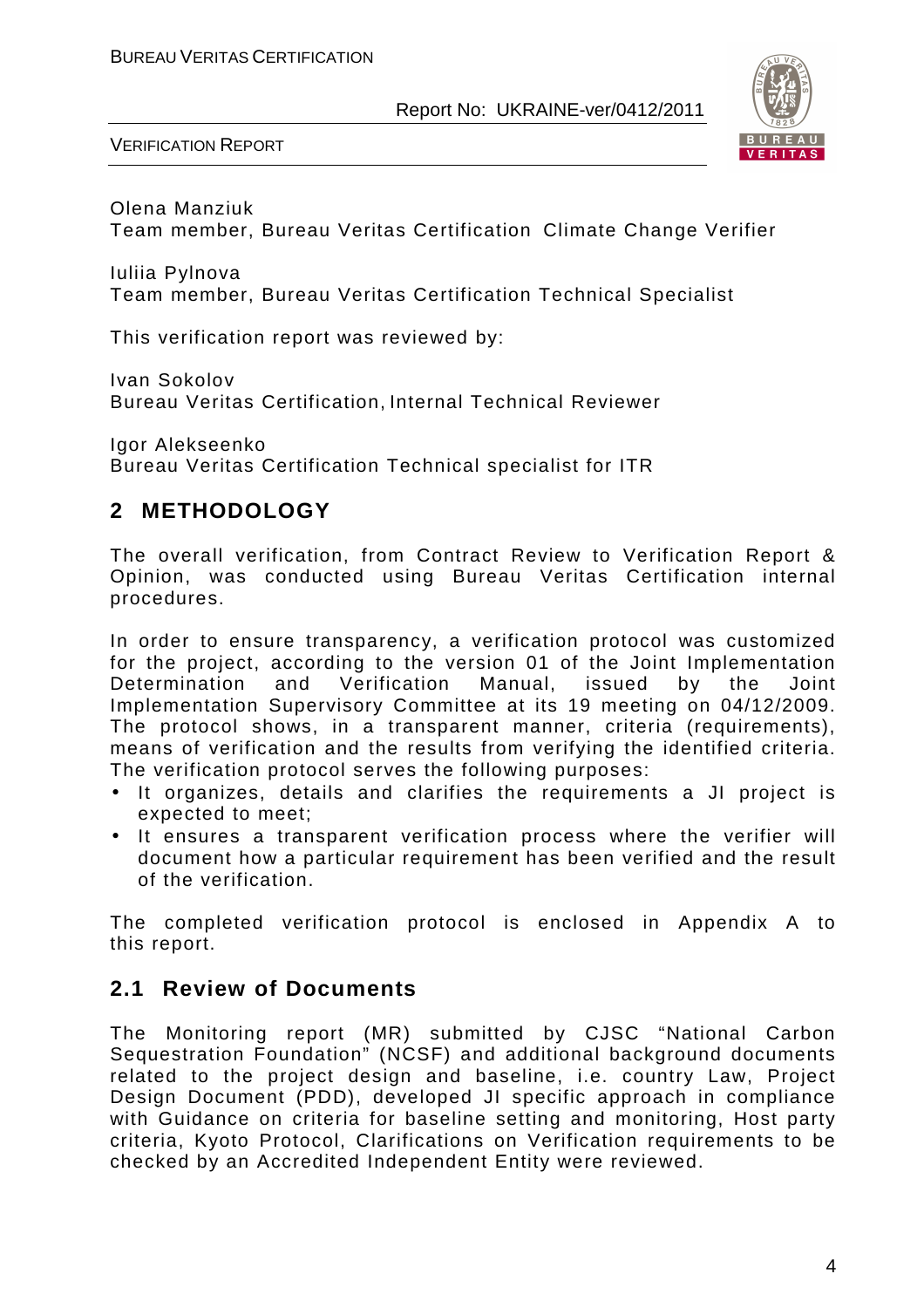

VERIFICATION REPORT

The verification findings presented in this report relate to the Monitoring report version 01.1 dated 02/04/2012, the Monitoring report version 02.1 dated 31/05/2012, and project as described in the determined PDD version 02 dated 15/03/2011.

## **2.2 Follow-up Interviews**

On 27/04/2012 Bureau Veritas Certification during site visit performed interviews with project stakeholders to confirm selected information and to resolve issues identified in the document review. Representatives of JSC "Zaporizhstal" and CJSC "NCSF" were interviewed (see References). The main topics of the interviews are summarized in Table 1.

| $\frac{1}{2}$            |                                                           |
|--------------------------|-----------------------------------------------------------|
| <b>Interviewed</b>       | <b>Interview topics</b>                                   |
| organization             |                                                           |
| <b>JSC</b>               | $\triangleright$ Organizational structure                 |
| "Zaporizhstal            | Responsibilities and authorities<br>➤                     |
|                          | Training of personnel                                     |
|                          | Quality management procedures and technology              |
|                          | Implementation of equipment (records)<br>➤                |
|                          | $\triangleright$ Metering equipment control               |
|                          | $\triangleright$ Metering record keeping system, database |
|                          | $\triangleright$ Monitoring procedure                     |
| <b>CJSC</b><br>"National | $\triangleright$ Baseline methodology                     |
| Carbon                   | $\triangleright$ Monitoring plan                          |
| Sequestration            | <b>Monitoring report</b><br>➤                             |
| Foundation"              | Deviations from PDD<br>➤                                  |
|                          | Emission reduction calculation                            |

**Table 1 Interview topics** 

## **2.3 Resolution of Clarification, Corrective and Forward Action Requests**

The objective of this phase of the verification is to raise the requests for corrective actions and clarification and any other outstanding issues that needed to be clarified for Bureau Veritas Certification positive conclusion on the GHG emission reduction calculation.

If the Verification Team, in assessing the monitoring report and supporting documents, identifies issues that need to be corrected, clarified or improved with regard to the monitoring requirements, it should raise these issues and inform the project participants of these issues in the form of: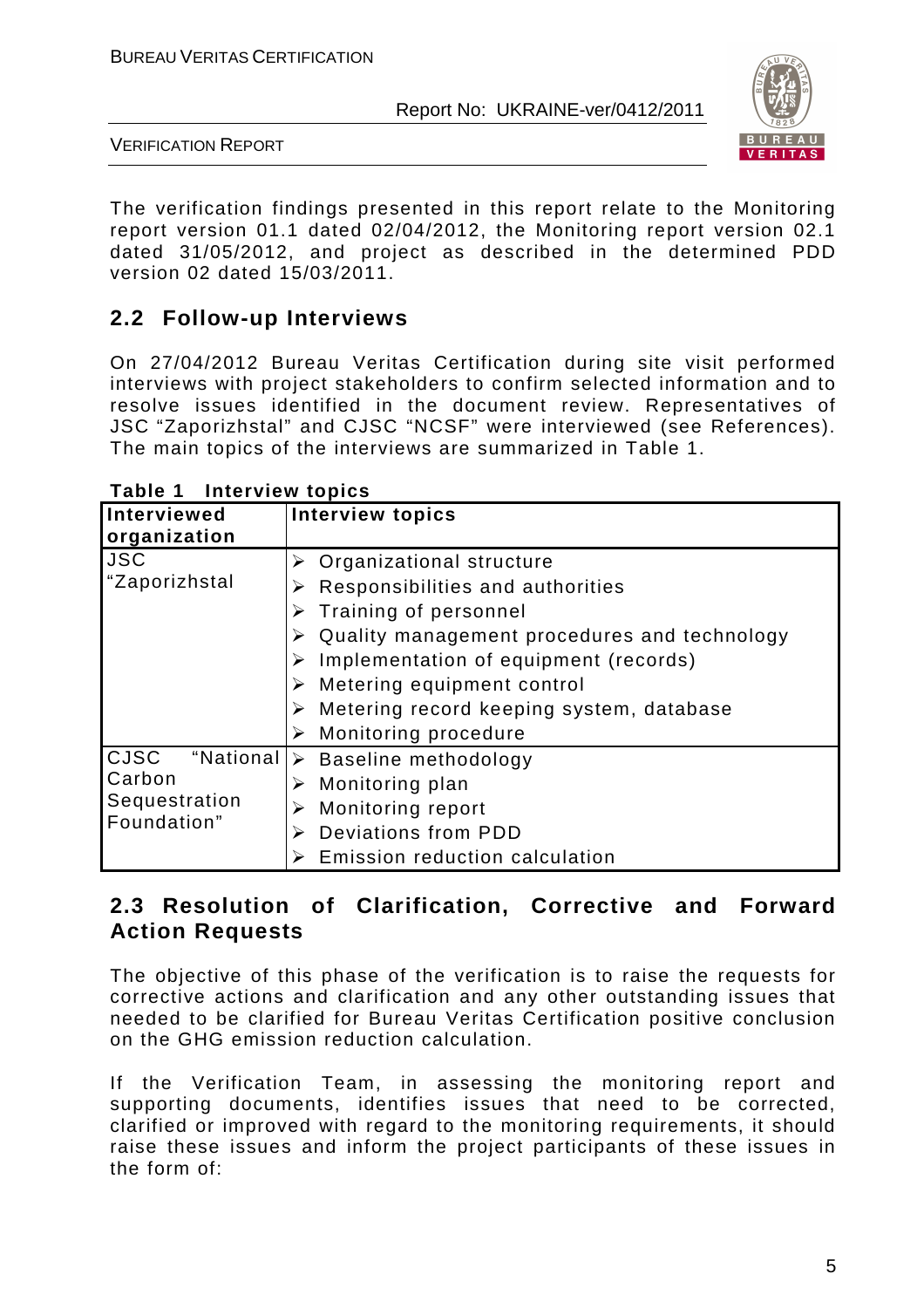

VERIFICATION REPORT

(a) Corrective action request (CAR), requesting the project participants to correct a mistake that is not in accordance with the monitoring plan;

(b) Clarification request (CL), requesting the project participants to provide additional information for the Verification Team to assess compliance with the monitoring plan;

(c) Forward action request (FAR), informing the project participants of an issue, relating to the monitoring that needs to be reviewed during the next verification period.

The Verification Team will make an objective assessment as to whether the actions taken by the project participants, if any, satisfactorily resolve the issues raised, if any, and should conclude its findings of the verification.

To guarantee the transparency of the verification process, the concerns raised are documented in more detail in the verification protocol in Appendix A.

## **3 VERIFICATION CONCLUSIONS**

In the following sections, the conclusions of the verification are stated.

The findings from the desk review of the original monitoring documents and the findings from interviews during the follow up visit are described in the Verification Protocol in Appendix A.

The Clarification Requests and Corrective Action Requests are stated, where applicable, in the following sections and are further documented in the Verification Protocol in Appendix A. The verification of the project resulted in three Corrective Action Requests and two Clarification Requests.

The number between brackets at the end of each section corresponds to the DVM paragraph.

## **3.1 Remaining issues and FARs from previous verifications**

Remaining issues and FARs from previous verification are absent. Not applicable.

## **3.2 Project approval by Parties involved (90-91)**

Host Party (i.e., Ukraine) provides the Letter of Approval #1604/23/7 dated 22/06/2011 of JI project "Energy efficiency increase in steelmaking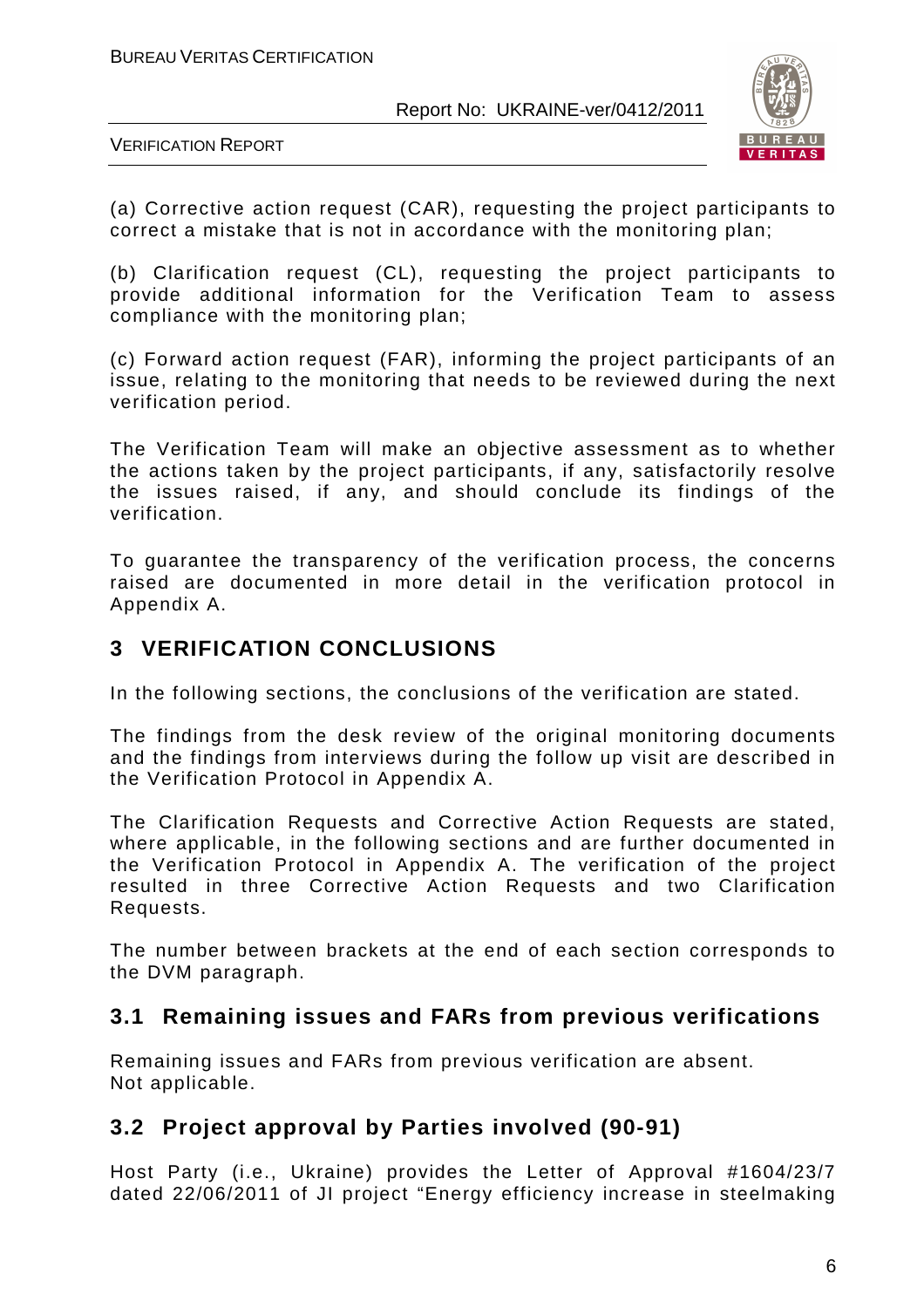

VERIFICATION REPORT

and sinter plants JSC "Zaporizhstal", Ukraine" issued by State Environmental Investment Agency of Ukraine (refer to section 5 Category 1 documents).

Also, written project approval (LoA #2011JI18 dated 31/05/2011) by the Netherlands, that is Party of this JI project, has been issued by the DFP of that Party (i.e., NL Agency Ministry of Economic Affairs, Agriculture and Innovation).

## **3.3 Project implementation (92-93)**

JI project for energy efficiency increase in steelmaking and sinter plants by introduction of new gas burners with spay and niche technology is fulfilled at JSC "Zaporizhstal".

The purpose of the considered JI project is installation of gas burners with spray and niche technology designed by CJSC "ZPK "Specgazprom" on aggregates in steelmaking and sinter plants. According to the provided information, there is known that the gas burners with spray and niche technology have the same construction and technological qualities that provide to more effective combustion of natural gas by steel and sinter production in comparison with other types of burners. Described situation leads to the decrease of natural gas consumption in the metallurgical works and as a result to greenhouse gases emissions reductions from fuel combustion. As a fact, natural gas is used in steelmaking plant for metal heating by steel smelting and in sinter plant for firing of sinter charge by sinter production at JSC "Zaporizhstal".

As described in the documents, the decision to implement the project on the installation of gas burners with spray and niche technology in sinter and steelmaking plants at the JSC "Zaporizhstal" was taken in 2005. The replacement of gas burners is implemented stepwise in 2005-2009. The work documentation is elaborated for each aggregate for new gas burners installation in period of installation works. The final replacement of traditional burners in the burner with spray and niche technology is made in 2009.

According to the PDD, the operation time of gas burners with spray and niche technology (hereafter called "upgraded gas burners") on aggregates of metallurgical works is about one year in steelmaking plant and about five years in sinter plant. During the monitoring period 01/07/2011 – 29/02/2012 a list of upgraded gas burners of steelmaking plant were replaced. In summary, approximately 34 gas burners with spray and niche technology of open-hearth furnaces (OHFs) involved to the JI project were substituted. Monitoring report (section A.2) includes details of upgraded gas burners at steelmaking plant. The gas burners with spray and niche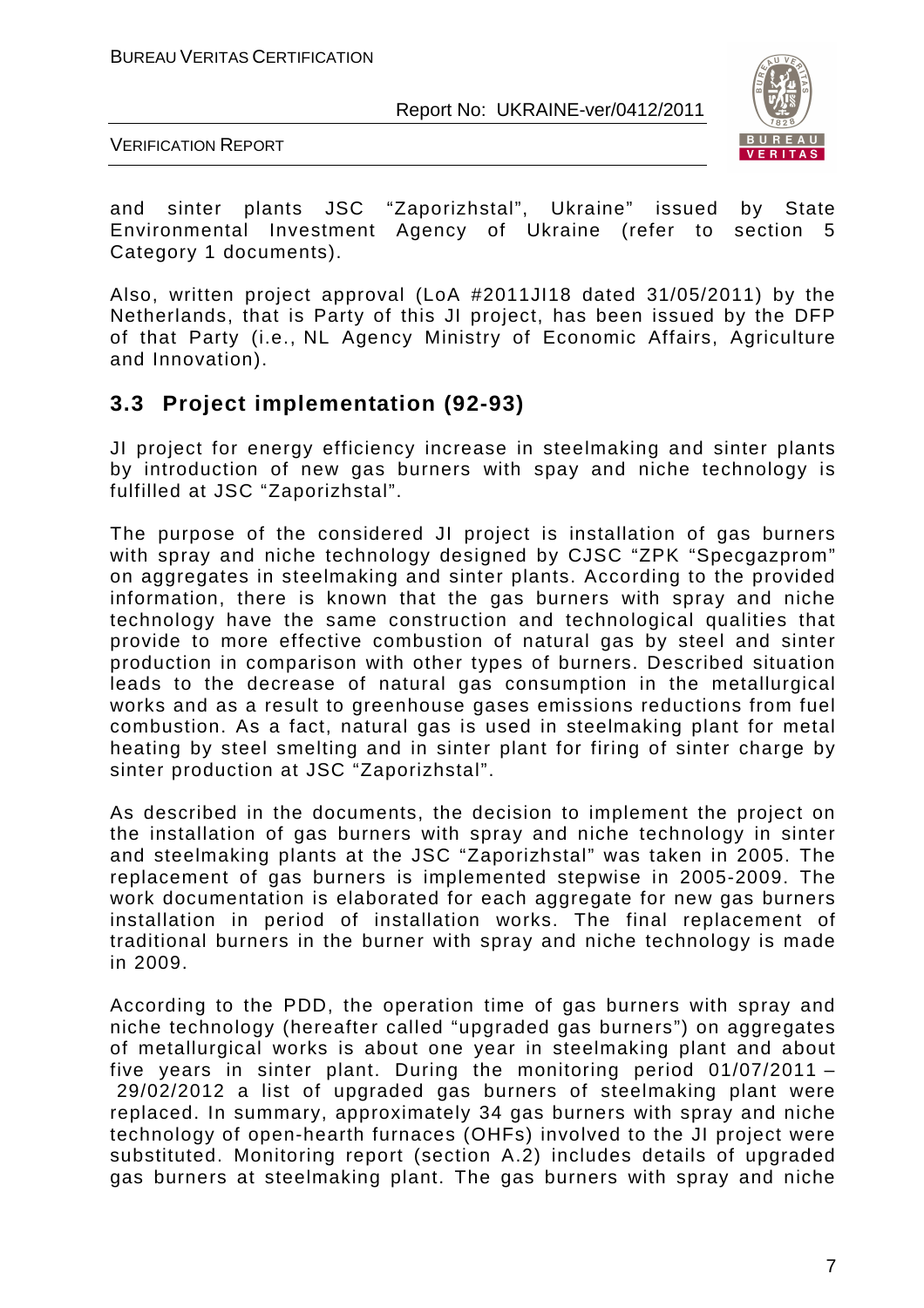

VERIFICATION REPORT

XW1/details).

technology of sinter plant were not replaced because they are still operation and their operation time has not become exhausted yet. Thus, emission reductions are achieved due to installed burners at steelmaking plant and in sinter plant of JSC "Zaporizhstal".

After site visit and JI project documents review it is known that the production level of steelmaking and sinter plants at JSC "Zaporizhstal" is increased during monitoring period July 2011 – February 2012. Namely, steel production at JSC "Zaporizhstal" rose by 2.45 million tonnes; and sinter production at the sinter plant rose by 3.64 million tonnes in comparison to forecasted data. The facts mentioned above lead to deviations of actual emission reductions from estimated in the PDD for the regarded monitoring period. Moreover, the difference between GHG emission reductions for this monitoring period stated in the MR and emission reductions estimated in the registered PDD also was cased by some minor additional reasons. For instance, project participants confirmed with documented evidence that among additional reasons are optimizing of heating conditions of steelmaking furnaces with spray and niche technology burners achieved through taken out of operation openhearth furnace # 11, steel smelting increase on the most energy effective two-bath steel melting aggregate # 1, decrease of downtime of the steelmaking furnaces, etc. As a result of JI project activity implementation, actual emission reduction achieved for the monitoring period July 2011 – February 2012 is 96 645 tonnes  $CO<sub>2</sub>$  equivalent, and estimated value for the same period is 60 747 tonnes  $CO<sub>2</sub>$  equivalent.

The identified area of concern as to project implementation project participants response and BV Certification's conclusion are described in Appendix A (refer to CL01 and CL02).

## **3.4 Compliance of the monitoring plan with the monitoring methodology (94-98)**

The monitoring occurred in accordance with the determined changes in the monitoring plan included in the PDD regarding which the determination has been deemed final and is so listed on the UNFCCC JI website (http://ji.unfccc.int/JIITLProject/DB/JOQRPTLWUXD0B7CWP2ZLYT47D3Y

For calculating the emission reductions key factors, such as emission factor of the natural gas consumption, production level, amount of the fuel consumption, fuel quality, etc., influencing the baseline emissions and the activity level of the project and the emissions due to the JI project as well as risks associated with the project were taken into account, as appropriate.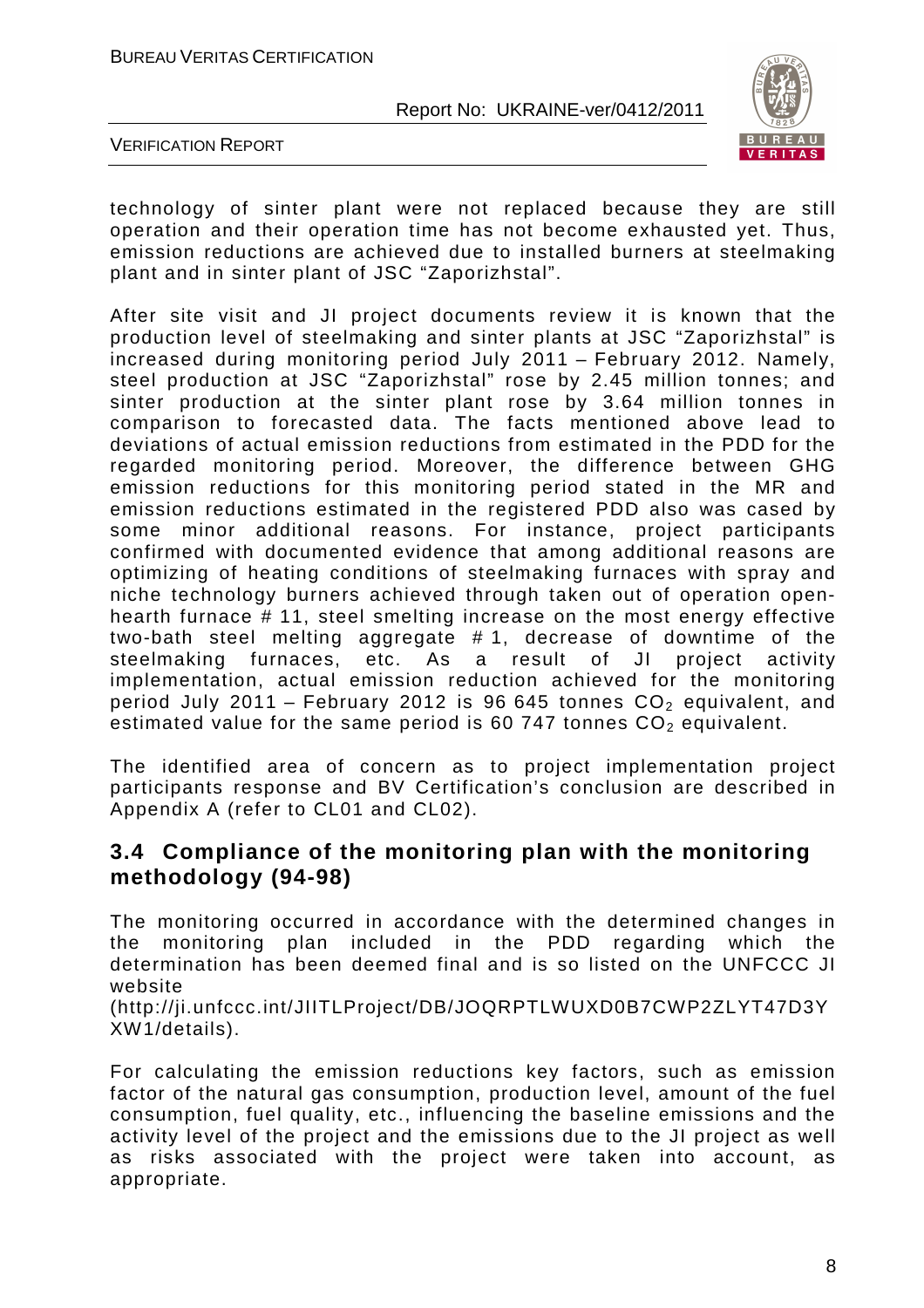

VERIFICATION REPORT

Data sources used for calculating emission reductions are clearly identified, reliable and transparent. On site responsible persons register data from the measurement equipments and fixed monitoring data to logbooks, monthly data collected to the technical reports. Moreover, there is electronic database of monitoring data. All roles and responsibilities are described in details in the Monitoring report. Also, In the MR there is provided the chart which described the monitoring scheme of data collection, data delivery and data processing.

Carbon emission factor from natural gas consumption is used for calculation of emissions and emission reductions. This factor is monitored and calculated through the crediting period of the JI project. The formula that used for  $CO<sub>2</sub>$  emission factor calculation is selected by carefully balancing accuracy and reasonableness, and appropriately justified of the choice.

The calculation of emission reductions is based on conservative assumptions and the most plausible scenarios in a transparent manner. As a result of documents revision, all data connected with estimation of emission reduction are consistent through the Monitoring report and excel spreadsheets with calculation.

All calculations of project emissions, baseline emissions, and emission reduction were performed using equations that stated in the approved monitoring plan.

The monitoring periods per component of the project are clearly specified in the monitoring report and do not overlap with those for which verifications were already deemed final in the past.

The identified area of concern as to compliance of the monitoring plan with the monitoring methodology project participants response and BV Certification's conclusion are described in Appendix A (refer to CAR01).

## **3.5 Revision of monitoring plan (99-100)**

In the course of the monitoring period  $(01/07/2011 - 29/02/2012)$  the original monitoring plan described in the registered Project Design Document version 02 dated 15/03/2011 was modified by the project participants. The project participants provided an appropriate justification for the proposed revision, which was caused by a set of reasons that described below. The change is as follows:

1. New version of Company standard on GHG monitoring system was elaborated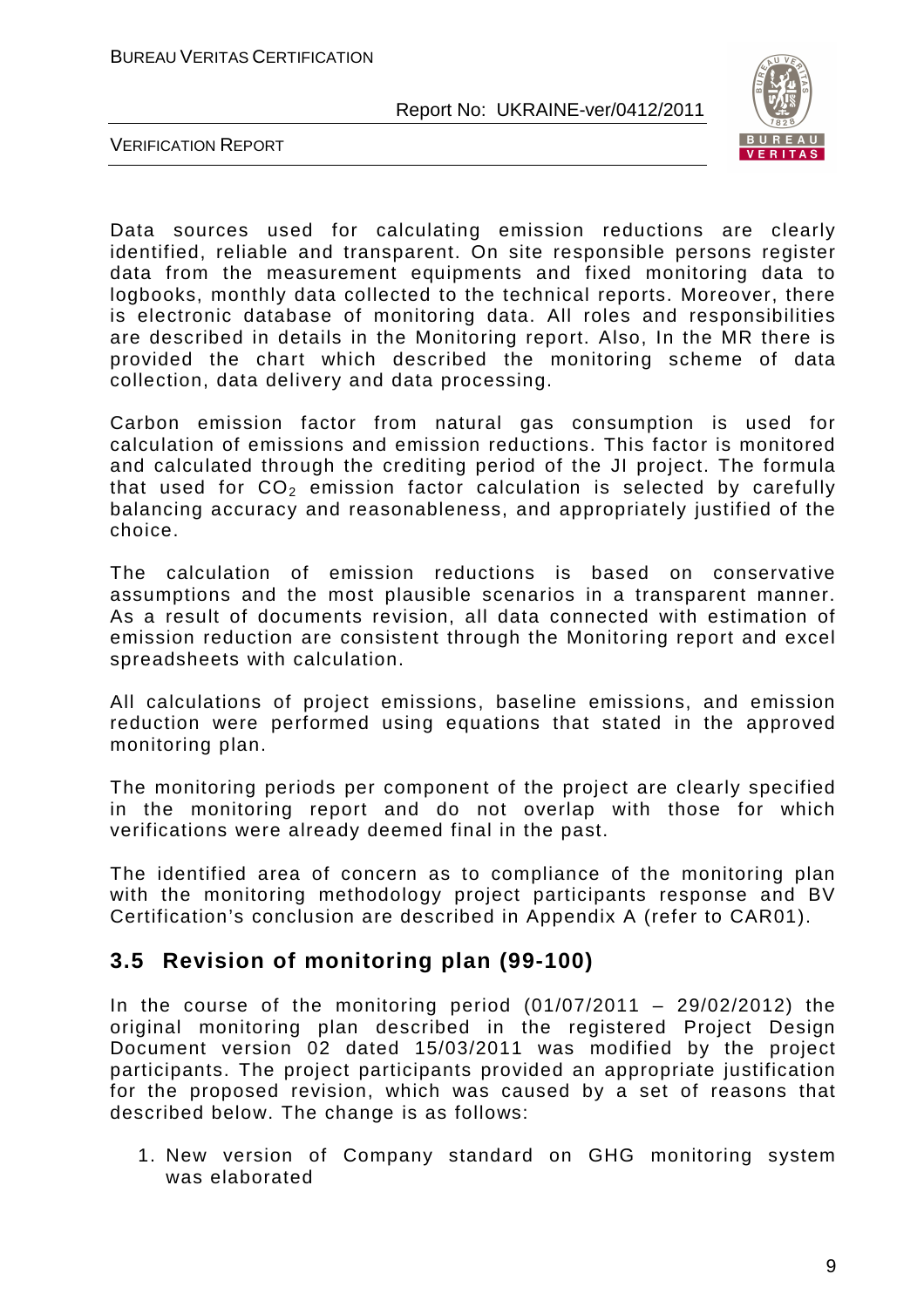

VERIFICATION REPORT

In the frame of monitoring period  $01/07/2011 - 29/02/2012$  the procedures of GHGs emission reductions monitoring are determined by the Company standard STP 8.2-13-11 "Integrated quality system. Monitoring of GHGs emission reductions". The Company standard STP 8.2-13-11 was approved by Order #552 dated on 12/12/2011 of JSC "Zaporizhstal". During site visit the Company standard STP 8.2-13-11 and Order #552 were provided to the verification team (see the item 12 and 11 of section 5 "References" respectively). Documents were revised and found in order. According to the explanation stated in the monitoring report, this standard is introduced instead of Company standard STP 8.2-13-10 functioned in the previous period. Taking into account that several JI projects are implemented at JSC "Zaporizhstal", the new standard is elaborated for improvement of overall GHG monitoring system. The monitoring procedures of the JI project "Energy efficiency increase in steelmaking and sinter plants JSC "Zaporizhstal", Ukraine" were not changed. Thus, it can be concluded that such changes do not influence on data accuracy and information applicability.

The revisions to the monitoring plan was made in accordance with the paragraph D of the "Guidance on criteria for baseline setting and monitoring" (version 03) to improve accuracy of the monitoring of emission reductions and applicability of information collected.

The proposed revision improves the monitoring procedure without changing conformity with the relevant rules and regulations for the establishment of monitoring plans.

Based on above mentioned, BVC verification team can conclude that the proposed revision of the monitoring plan of the project is complete, effective and reliable. All relevant emission sources are covered by the monitoring plan and the boundaries of the project are defined correctly and transparently. All pertinent parameters were monitored and determined as prescribed. The collected data are stored electronic and paper formats. The monitoring methodologies and supporting records were sufficient to enable verification of emission reductions. As a result of the verification process, no significant lacks of evidence were detected.

Furthermore, two revisions that were determined during the previous verification (i.e., second periodic verification of the monitoring period 01/01/2011 – 30/06/2011) are valid and followed by project participants for realization of JI project monitoring procedure. Determined revisions are the following:

1. The monitoring report is prepared periodically but not less than 1 time a year instead of yearly monitoring report preparation according to the monitoring plan.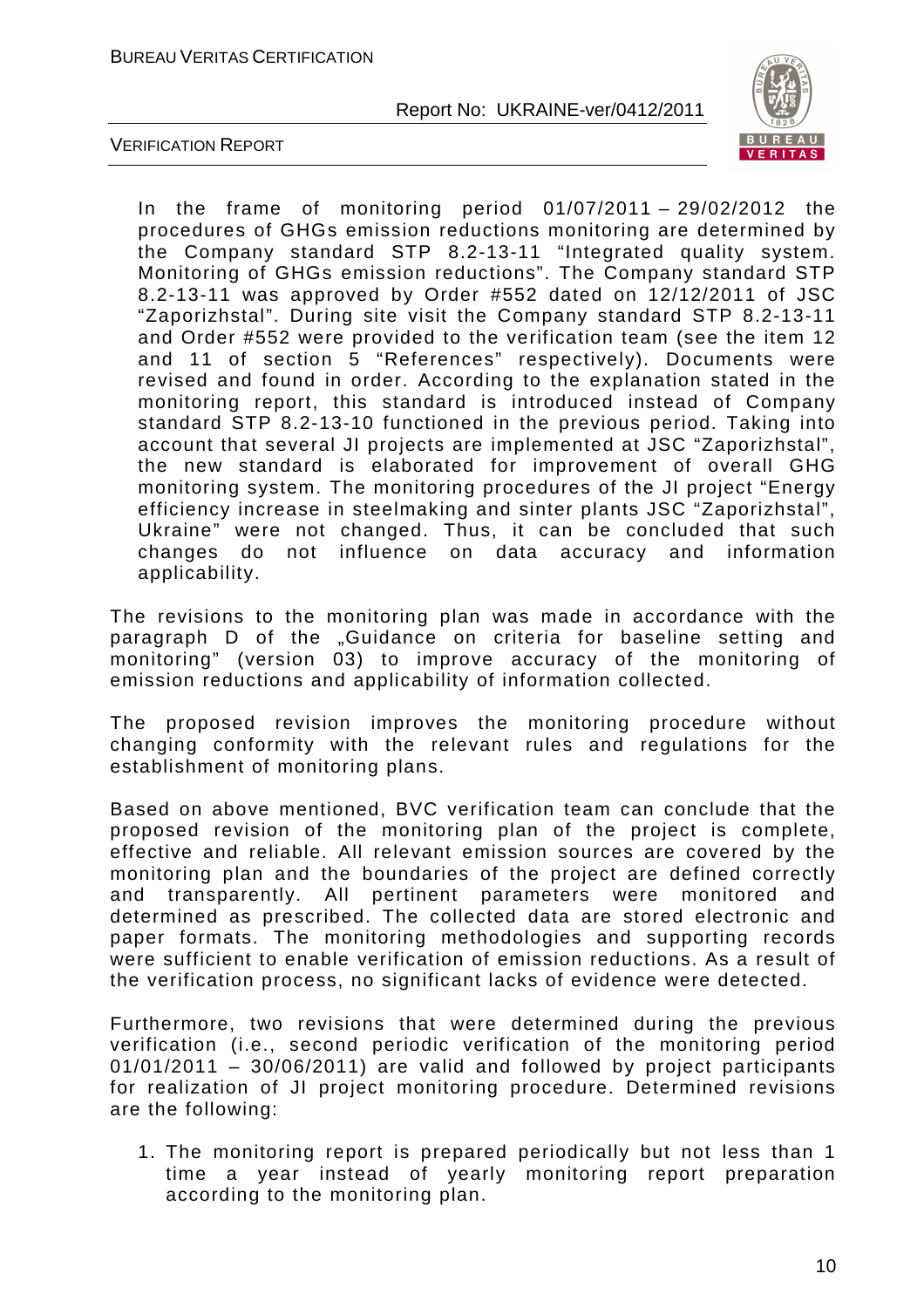

VERIFICATION REPORT

2. Since 01.01.2011 the calculation of natural gas consumption for steel production in steel-smelting furnaces in the project scenario (ID-1 – ID-9) is provided monthly by Open-hearth plant instead of Central laboratory. The results of calculations are recorded in the monitoring forms according to the STP 8.2-13-11 "Monitoring of GHG emission reductions".

## **3.6 Data management (101)**

The data and their sources, provided in Monitoring report, are clearly identified, reliable and transparent (refer to section 3.4 of this report).

The implementation of data collection procedures is in accordance with the revised monitoring plan, including the quality control and quality assurance procedures. Monitoring procedure was described in details in the Company standard STP 8.2-13-11 "Integrated quality system. Monitoring of GHGs emission reductions". The monitoring standard at JSC "Zaporizhstal" was developed based on the monitoring plan approved in the frame of project design document version 02 dated 15/03/2011. This standard was provided to the verification team for analysis (see the item 12 of section 5 "References" of this report).

During site visit, all passports of measurement equipments that used in the JI project were provided for revision. After the documents revision, the verification team can conclude that all measurement equipments of regarded JI project are calibrated according to the national requirements and regulations in time. Thus, the function of the monitoring equipment, including its calibration status, is in order.

The evidence and records used for the monitoring are maintained in a traceable manner. Technical reports of steelmaking plant and sinter plant, certificates of natural gas quality, and other monitoring documents were reviewed. As a matter of fact, monitoring data from the monitoring report and excel spreadsheets are in compliance to the data from the initial documented evidences.

The data collection and management system for the project is in accordance with revised monitoring plan. Furthermore, internal audits and checking measures are carried out regularly as was planned. Performance of internal audits is justified with documented evidences. During site visit verification team checked the protocols of internal audits that carried out at the steelmaking plant and at the sinter plant of JSC "Zaporizhstal" within the period 01/07/2011-29/02/2012. The documented evidences of internal audits were found satisfactory.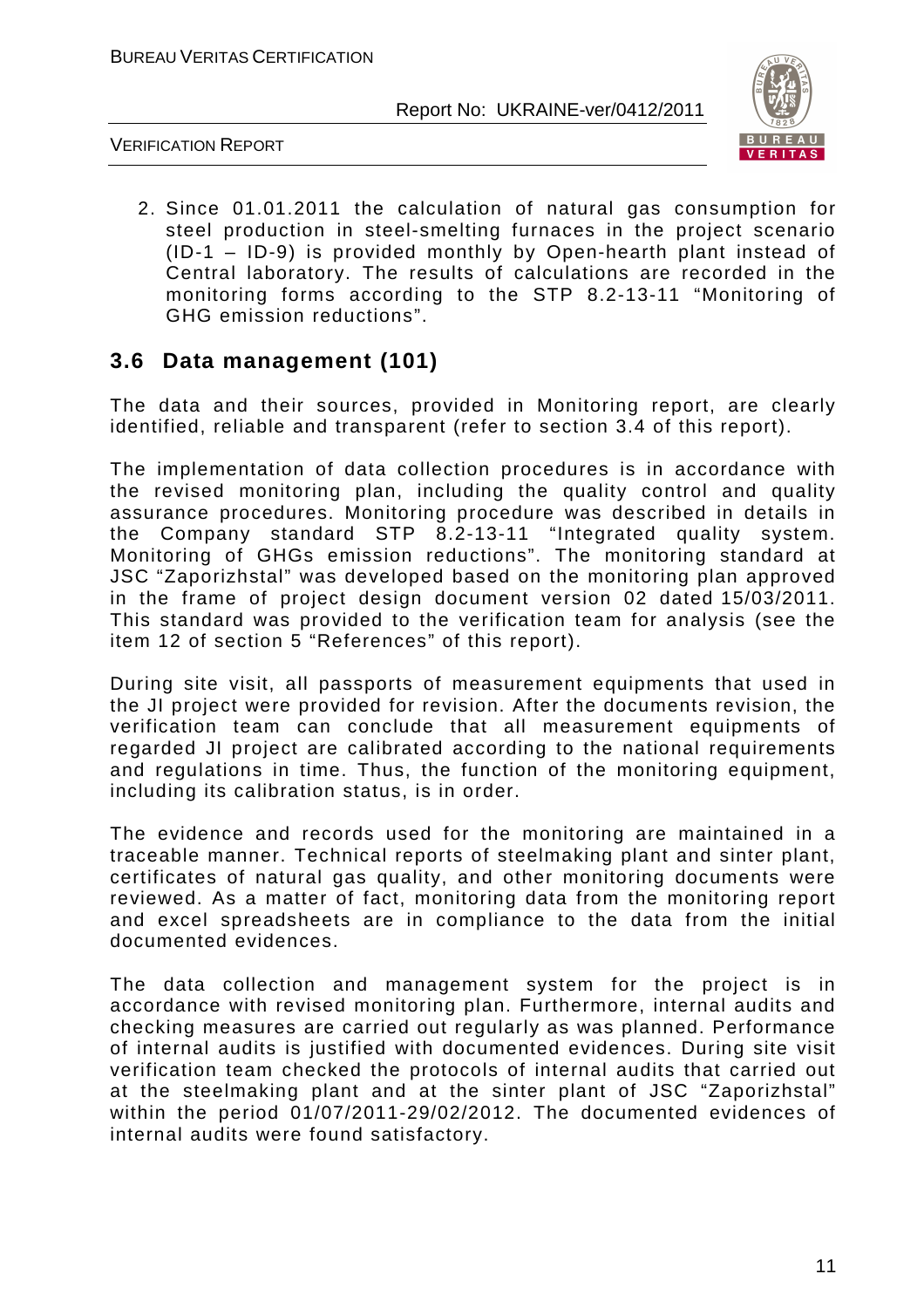

VERIFICATION REPORT

According to PDD version 02 dated 15/03/2011, emission reductions during the monitoring period 01/07/2011-29/02/2012 were expected to be 60 747 tonnes  $CO<sub>2</sub>$  equivalent. According to Monitoring report, emission reductions achieved are 96 645 tonnes  $CO<sub>2</sub>$  equivalent. The difference in the emission reductions is explained as follows: steel production at JSC "Zaporizhstal" rose by 2.45 million tonnes; and sinter production at the sinter plant rose by 3.64 million tonnes in comparison to forecasted data. The calculation of emission reductions is based on conservative assumptions and the most plausible scenarios in a transparent manner. Also, the difference between emission reductions described above was cased by some minor additional reasons. For instance, project participants confirmed with documented evidence that among additional reasons are optimizing of heating conditions of steelmaking furnaces with spray and niche technology burners achieved through taken out of operation open-hearth furnace # 11, steel smelting increase on the most energy effective two-bath steel melting aggregate # 1, decrease of downtime of the steelmaking furnaces, etc.

The identified areas of concern as to data management project participants response and BV Certification's conclusion are described in Appendix A (refer to CAR02 and CAR03).

## **3.7 Verification regarding programmes of activities (102- 110)**

Not applicable.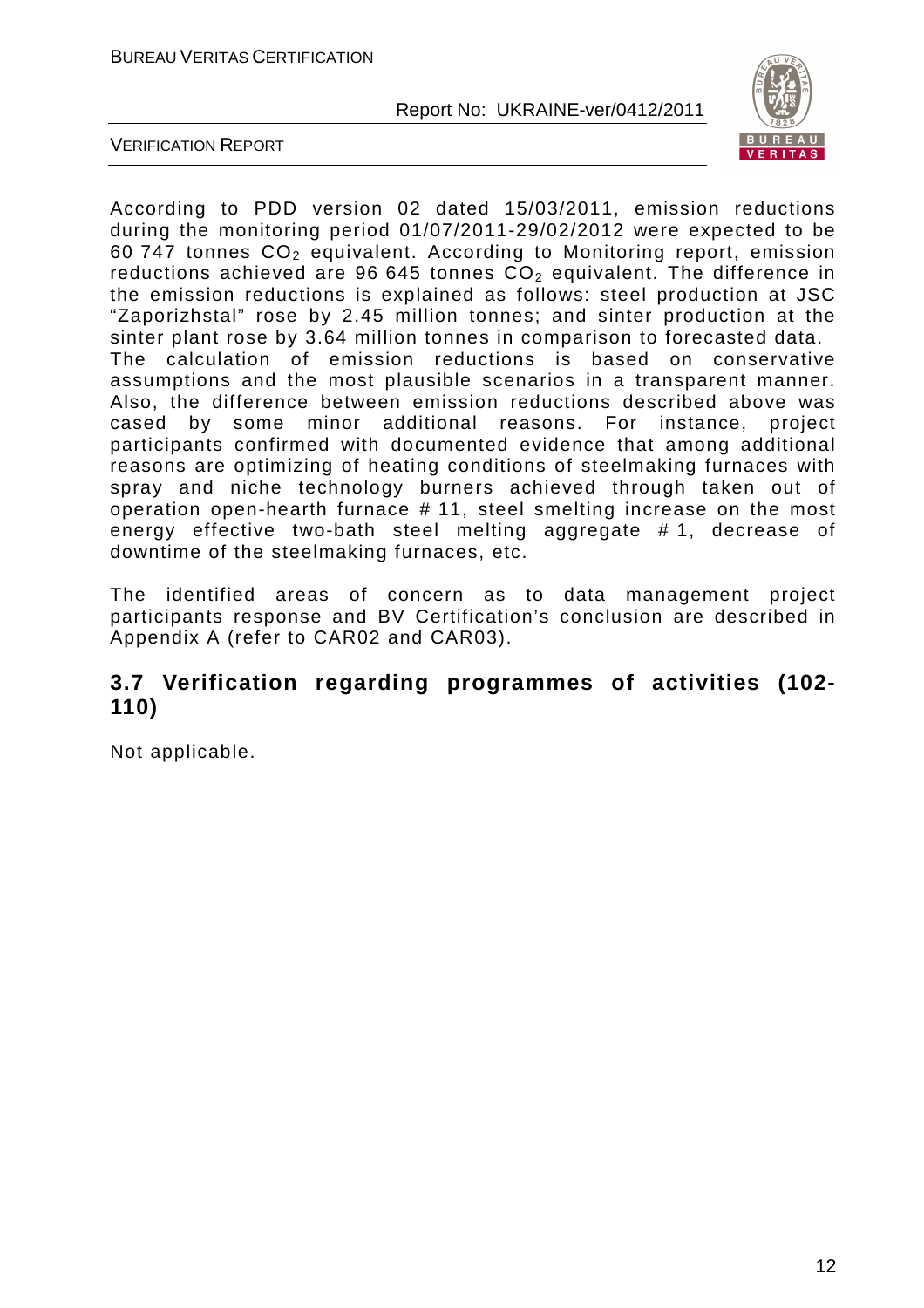

VERIFICATION REPORT

## **4 VERIFICATION OPINION**

Bureau Veritas Certification has performed the third periodic verification of the JI project "Energy efficiency increase in steelmaking and sinter plants JSC "Zaporizhstal", Ukraine" in Ukraine, which applies JI specific approach. The verification was performed on the basis of UNFCCC criteria and host country criteria and also on the criteria given to provide for consistent project operations, monitoring and reporting.

The verification consisted of the following three phases: i) desk review of the monitoring report against the project design and the baseline and monitoring plan; ii) follow-up interviews with project stakeholders; iii) resolution of outstanding issues and the issuance of the final verification report and opinion.

The management of CJSC "National Carbon Sequestration Foundation" is responsible for the preparation of the GHG emissions data and the reported GHG emissions reductions of the project on the basis set out within the project Monitoring Plan as per determined changes. The development and maintenance of records and reporting procedures in accordance with that plan, including the calculation and determination of GHG emission reductions from the project, is the responsibility of the management of the project.

Bureau Veritas Certification verified the project Monitoring report version 02.1 dated 31/05/2012 for the reporting period as indicated below. Bureau Veritas Certification confirms that the project is implemented as per determined changes. Installed equipment being essential for generating emission reduction runs reliably and is calibrated appropriately. The monitoring system is in place and the project is generating GHG emission reductions.

Bureau Veritas Certification can confirm that the GHG emission reduction is accurately calculated and is free of material errors, omissions and misstatements. Our opinion relates to the project's GHG emissions and resulting GHG emissions reductions reported and related to the approved project baseline and monitoring, and its associated documents. Based on the information we have seen and evaluated, we confirm, with a reasonable level of assurance, the following statement:

| Reporting period: From 01/07/2011 to 29/02/2012 |          |                               |
|-------------------------------------------------|----------|-------------------------------|
| Baseline emissions                              | : 338065 | t CO <sub>2</sub> equivalents |
| Project emissions                               | : 241420 | t CO <sub>2</sub> equivalents |
| <b>Emission reductions</b>                      | : 96645  | t CO <sub>2</sub> equivalents |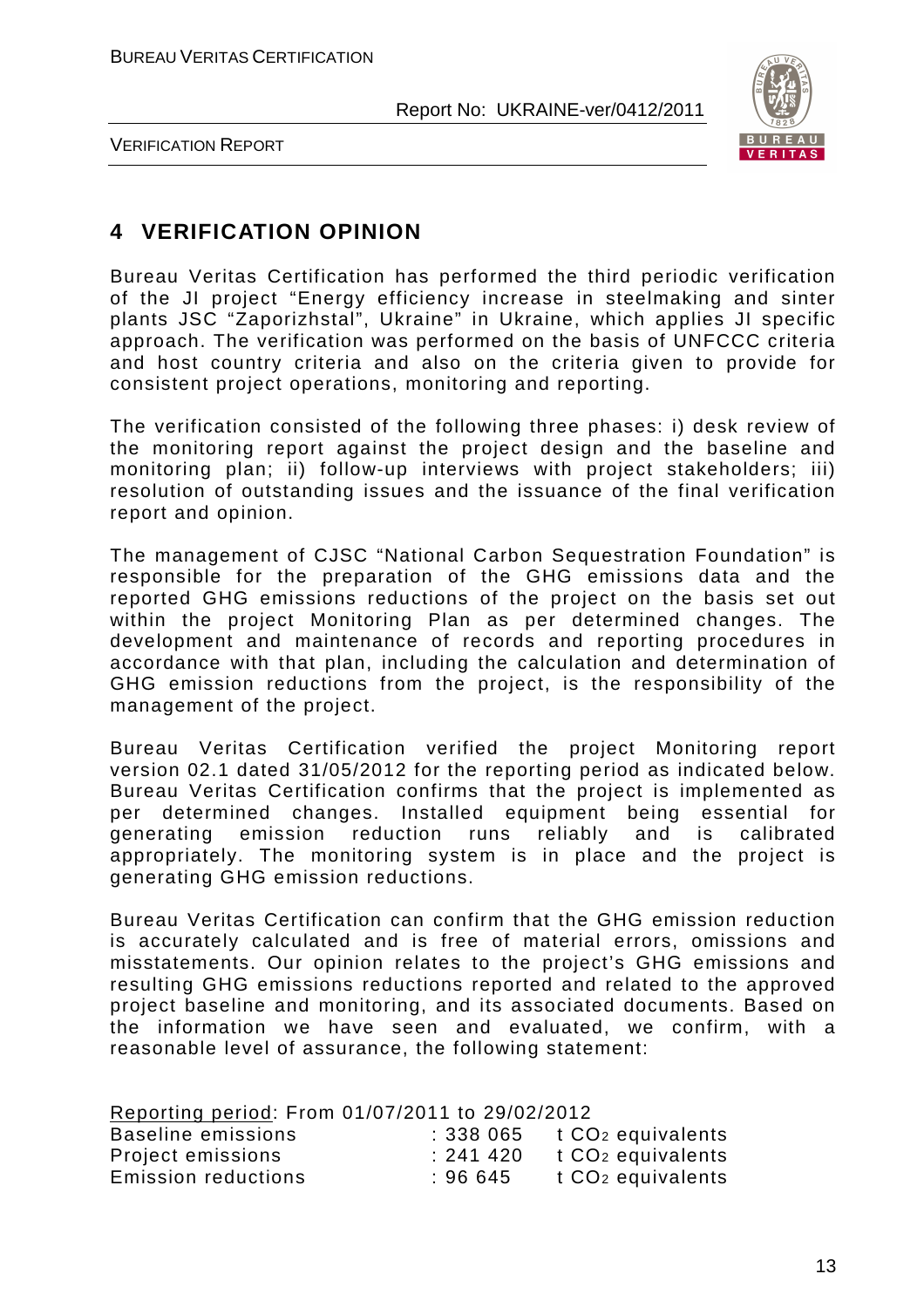

VERIFICATION REPORT

Emission reductions, project emissions and baseline emissions which are stated below are rounded by monitoring report developers to the whole figure (1t) and are based on calculations which are demonstrated in excel spreadsheet attached to the monitoring report for the period 01/07/2011 - 29/02/2012.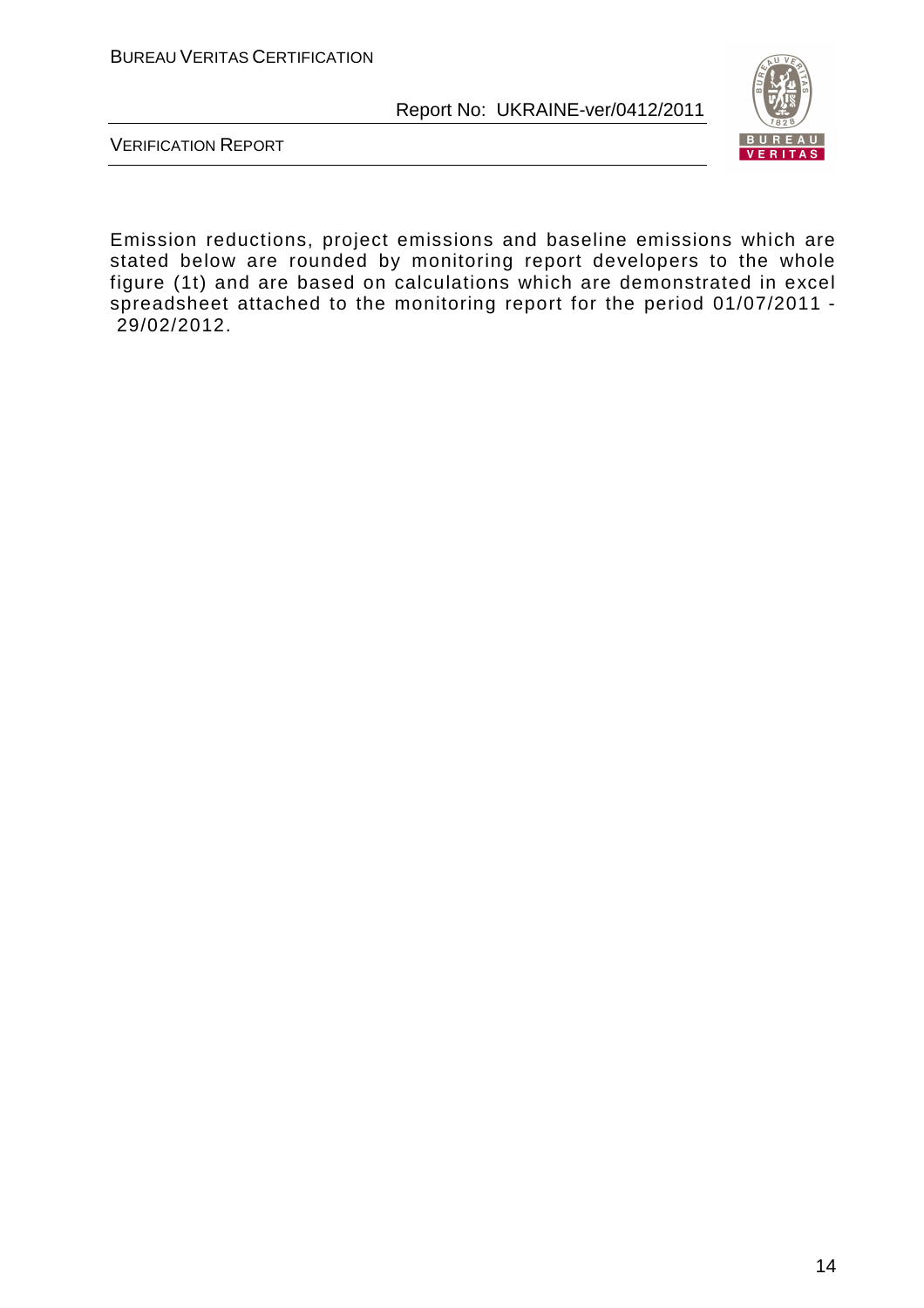

VERIFICATION REPORT

## **5 REFERENCES**

#### **Category 1 Documents:**

Documents provided by CJSC "National Carbon Sequestration Foundation" that relate directly to the GHG components of the project.

- /1/ Monitoring report for the period 01/07/2011 29/02/2012 of JI project "Energy efficiency increase in steelmaking and sinter plants JSC "Zaporizhstal", Ukraine" version 01.1 dated 02/04/2012
- /2/ Monitoring report for the period 01/07/2011 29/02/2012 of JI project "Energy efficiency increase in steelmaking and sinter plants JSC "Zaporizhstal", Ukraine" version 02.1 dated 31/05/2012
- /3/ PDD of the JI project "Energy efficiency increase in steelmaking and sinter plants JSC "Zaporizhstal", Ukraine" version 02 dated 15/03/2011
- /4/ Verification report # UKRAINE-ver/0327/2011 dated 02/09/2011 of JI project "Energy efficiency increase in steelmaking and sinter plants JSC "Zaporizhstal", Ukraine" issued by Bureau Veritas Certification
- /5/ Guidance on criteria for baseline setting and monitoring, version 03
- /6/ Letter of Approval #2011JI18 dated 31/05/2011 issued by NL Agency Ministry of Economic Affairs, Agriculture and Innovation
- /7/ Letter of Approval #1604/23/7 dated 22/06/2011 of JI project "Energy efficiency increase in steelmaking and sinter plants JSC "Zaporizhstal", Ukraine" issued by State Environmental Investment Agency of Ukraine

#### **Category 2 Documents:**

Background documents related to the design and/or methodologies employed in the design or other reference documents.

- /1/ Information on training of personnel of sinter and steelmaking plants and CHP for 2011 and 2012
- /2/ Logbook on registration of gas mixture and dust parameters on source output for the second half of 2011 (OHF-1, OHF-2, OHF-5, OHF-6, OHF-7, OHF-8, OHF-10, OHF-12,
- /3/ Information on measuring equipment used for the project "Energy efficiency increase in steelmaking and sinter plants JSC "Zaporizhstal", Ukraine" for 2011
- /4/ Calculation of FER distribution to consumers for December 2011
- /5/ Actual production volumes of JSC "Zaporizhstal" plants for October, November, December 2011, January, February 2012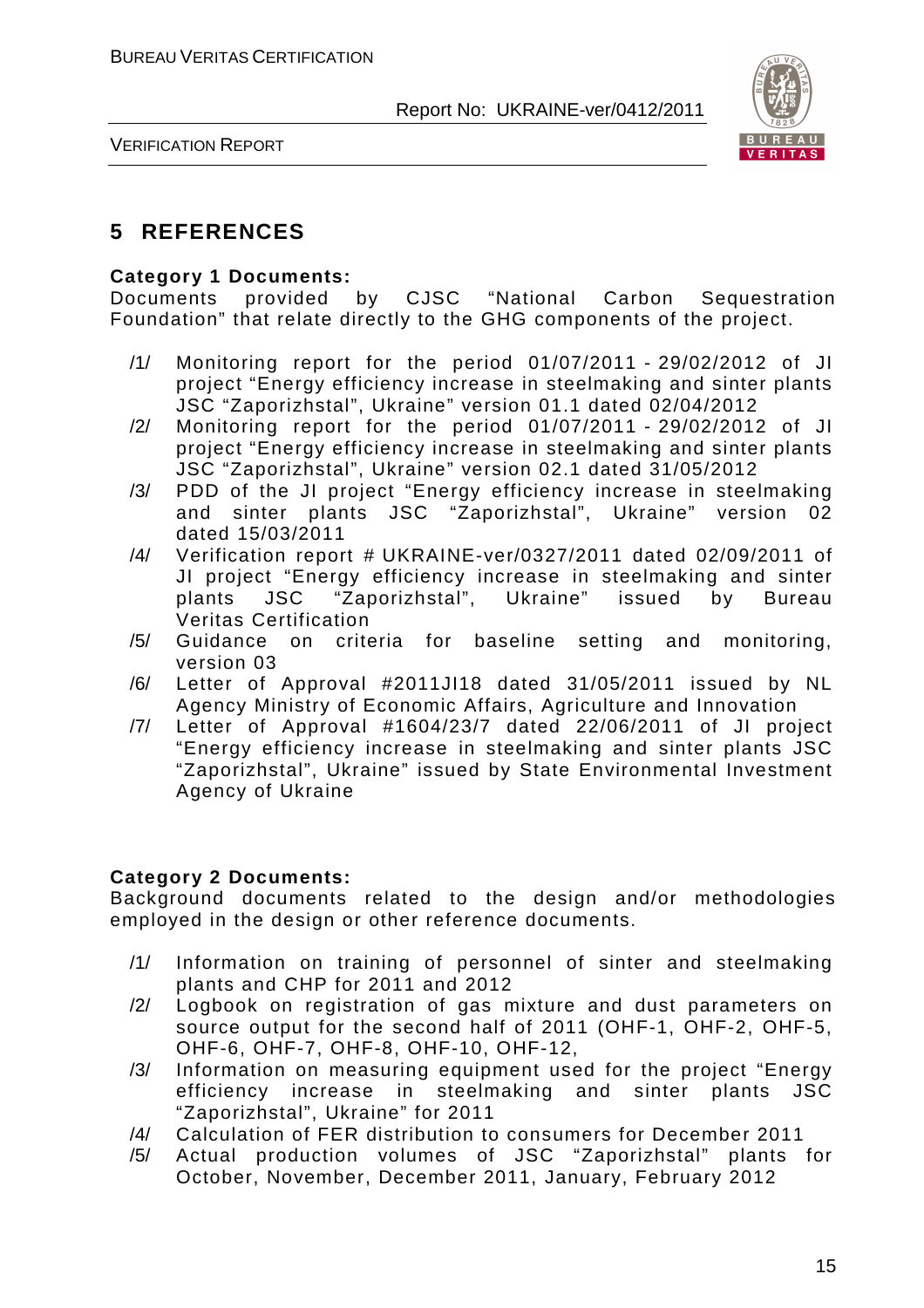/6/ Report on gaseous department operation for October, November,



|      | December 2011, January, February 2012                                                  |
|------|----------------------------------------------------------------------------------------|
| /7/  | Pie charts on natural gas consumption by sinter plant for 30-                          |
|      | 31/01/2012, 31-01/02/2012                                                              |
| /8/  | Form # 5. Natural gas chemical composition and net calorific value                     |
|      | for July, August, September, October, November, December 2011,                         |
|      | January, February 2012                                                                 |
| /9/  | Form # 4. Natural gas distribution in sinter plant for July, August,                   |
|      | September, October, November, December 2011, January,                                  |
|      | February 2012                                                                          |
| /10/ | Natural gas physical and chemical parameters passports for July                        |
|      | 2011, August 2011, September 2011, October 2011, November                              |
|      | 2011, December 2011, January 2012, February 2012                                       |
| /11/ | Order # 552 dated 12/12/2011 on approval and implementation of                         |
|      | enterprise standard                                                                    |
| /12/ | Enterprise standard STP 8.2-13-11. GHG emissions reduction                             |
|      | monitoring                                                                             |
|      | /13/ Protocol #11-160 on internal<br>audit at sinter<br>plant<br>dated                 |
|      | 03/08/2011, JSC "Zaporizhstal"                                                         |
|      | /14/ Protocol # 11-251 on<br>audit at sinter<br>internal<br>plant<br>dated             |
|      | 01/12/2011, JSC "Zaporizhstal"                                                         |
|      | $/15/$ Protocol # 12-15 on internal audit at sinter plant dated $01/02/2012$ ,         |
| /16/ | JSC "Zaporizhstal"<br>Protocol #11-145 on internal audit at steelmaking plant dated    |
|      | 04/07/2011, JSC "Zaporizhstal"                                                         |
|      | /17/ Protocol #11-186 on internal audit at steelmaking plant dated                     |
|      | 01/09/2011, JSC "Zaporizhstal"                                                         |
|      | /18/ Protocol # 11-232 on internal audit at steelmaking plant dated                    |
|      | 17/11/2011, JSC "Zaporizhstal"                                                         |
| /19/ | Protocol #12-01 on internal audit at steelmaking plant dated                           |
|      | 04/01/2012, JSC "Zaporizhstal"                                                         |
|      | /20/ Form # 1. Steel production by steelmaking plant for July, August,                 |
|      | September, October, November, December 2011, January,                                  |
|      | February 2012                                                                          |
|      | /21/ Form # 2. Sinter production by sinter plant for July, August,                     |
|      | September, October, November, December 2011, January,                                  |
|      | February 2012                                                                          |
|      | flow<br>/22/ Protocol on<br>gas-dust<br>parameters<br>dated<br>measurement             |
|      | 08/09/2011                                                                             |
| /23/ | Protocol<br>gas-dust<br>flow<br>dated<br>on<br>parameters<br>measurement               |
|      | 06/09/2011                                                                             |
|      | /24/ Protocol<br>gas-dust<br>flow<br>dated<br>on<br>parameters<br>measurement          |
|      | 13/07/2011                                                                             |
| /25/ | Protocol<br>gas-dust<br>flow<br>dated<br>parameters<br>on<br>measurement<br>07/12/2011 |
|      | /26/ Protocol<br>gas-dust<br>flow<br>dated<br>on<br>parameters<br>measurement          |
|      | 18/11/2011                                                                             |
|      |                                                                                        |
|      |                                                                                        |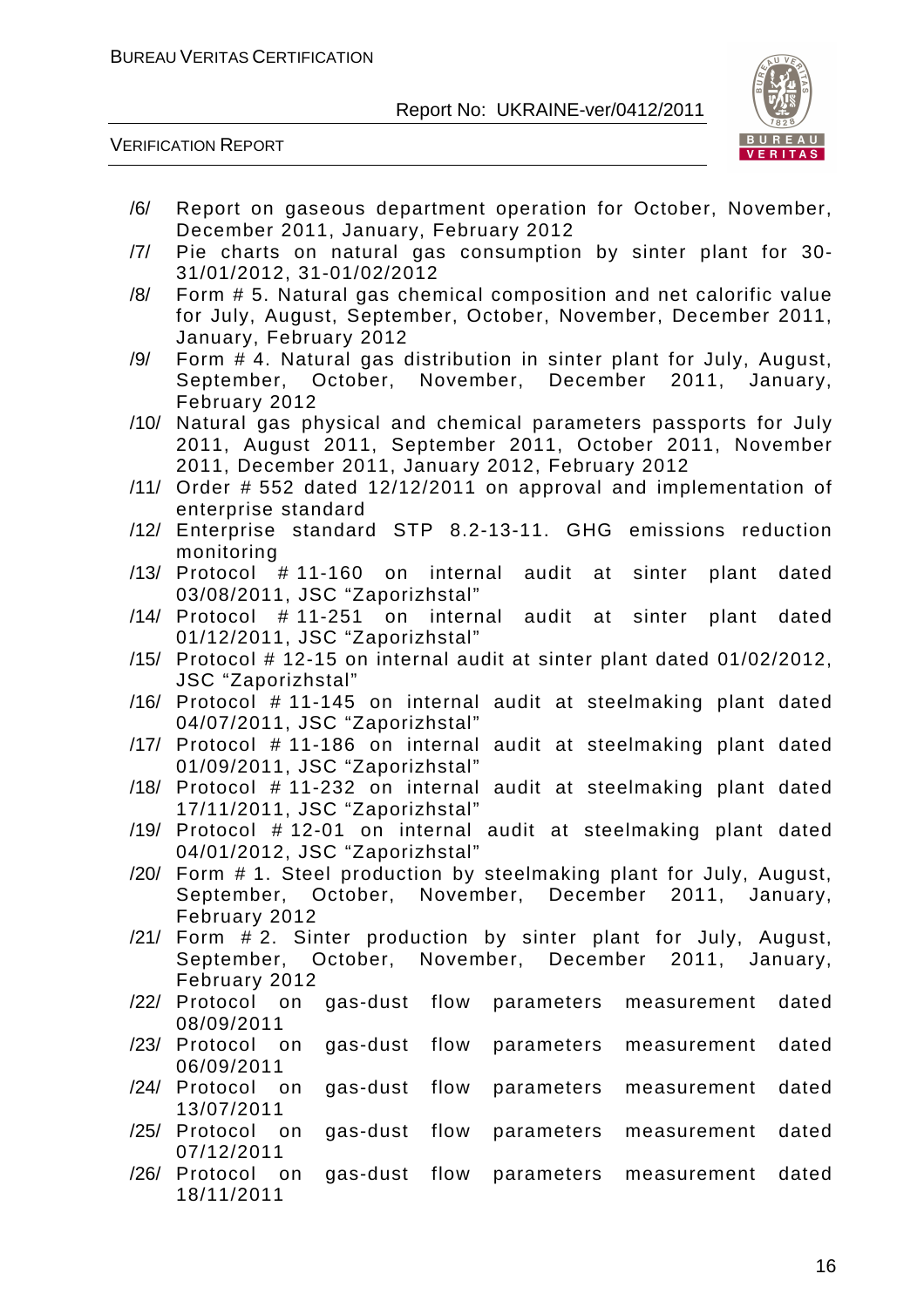

- /27/ Report on air protection for the 3d quarter 2011. Form # 2- ТП (air)
- /28/ Report on air protection for 2011. Form # 2- ТП (air)
- /29/ Permit # 2310136600-39 dated 30/12/2009 on stationary sources air pollution. Valid for 10 years, from 30/12/2009 to 29/12/2019
- /30/ Certificate # 83002/24 on measuring equipment calibration, Delta 65, fabrication # 288781 dated 21/03/2011. Valid till 21/03/2012
- /31/ Certificate # 83002/23 on measuring equipment calibration, Delta 65, fabrication # 287963 dated 21/03/2011. Valid till 21/03/2012
- /32/ Certificate # 83002/26 on measuring equipment calibration, Delta 65, fabrication # 288783 dated 21/03/2011. Valid till 21/03/2012
- /33/ Certificate # 83002/25 on measuring equipment calibration, Delta 65, fabrication # 288782 dated 21/03/2011. Valid till 21/03/2012
- /34/ Certificate # 12-01/2208 on measuring equipment calibration, Термит 5000, fabrication # 07084 dated 19/05/2011. Valid till 20/05/2012
- /35/ Agreement # 200м-2011 dated 21/12/2010 on providing metrological services. Valid from 01/01/2011 to 31/12/2011
- /36/ Agreement # 271м-2012 dated 28/12/2011 on providing metrological services. Valid from 01/01/2012 to 29/02/2012
- /37/ Passport on measuring equipment, fabrication # 67542. Last calibration date – 18/11/2011
- /38/ Passport on measuring equipment, fabrication # 67496. Last calibration date – 18/11/2011
- /39/ Passport on measuring equipment parameters and environment features, Диск-250 meter, serial #120994. JSC "Zaporizhstal", Sinter Plant Measuring equipment Area. Calibration results dated 14/03/2011
- /40/ Passport on weighing machine, fabrication # 359. Last calibration date – 05/10/2011
- /41/ Passport on measuring equipment, fabrication # 77669. Last calibration date – 18/11/2011
- /42/ Passport on measuring equipment, fabrication # 67501. Last calibration date – 18/11/2011
- /43/ Passport # 15Е on weighing machine (electronic and tensometric device of float weighing of ingots), ser. #04/1Е, inv. #10634567. Last calibration results dated 22/09/2011
- /44/ Passport on measuring equipment parameters and environment features, Диск-250 meter, serial #82670. JSC "Zaporizhstal" Sinter Plant Measuring equipment Area. Calibration results dated 14/03/2011
- /45/ Measuring equipment calibration certificate #2-0476-10 dated 29/07/2010, Флоутек measuring unit, serial #583. Valid till 29/07/2012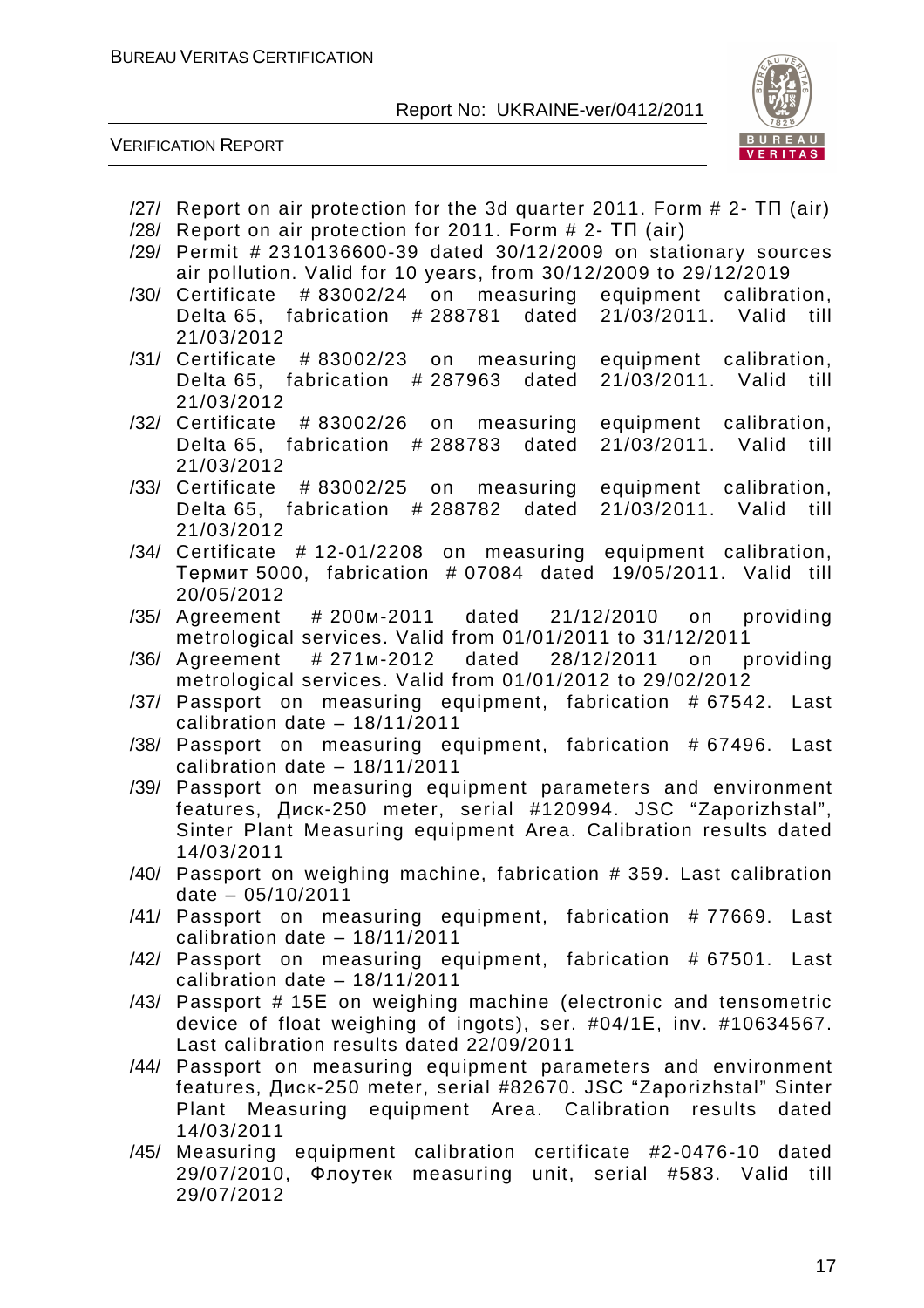

- /46/ Passport on measuring equipment parameters and features, Сафир5420, serial #10251684. JSC "Zaporizhstal". State calibration results dated 04/05/2011
- /47/ Passport on measuring equipment parameters and features, Сафир М-5410, serial #08147118. JSC "Zaporizhstal" steelmaking plant. State calibration results dated 04/05/2011
- /48/ Passport on measuring equipment parameters and features, Сафир5420, serial #09276441. JSC "Zaporizhstal" steelmaking plant. State calibration results dated 04/05/2011
- /49/ Passport on measuring equipment parameters and features, Сафир, serial #09311428. JSC "Zaporizhstal" steelmaking plant. State calibration results dated 04/05/2011
- /50/ Passport on measuring equipment parameters and features, ДМ3583, serial #9673, КСД-250, serial #73492. JSC "Zaporizhstal" steelmaking plant. State calibration results dated 04/05/2011
- /51/ Passport on measuring equipment parameters and features, ДМ3583, serial #1848, КСД-250, serial #73493. JSC "Zaporizhstal" steelmaking plant. Calibration results dated 04/05/2011
- /52/ Passport on measuring equipment parameters and environment features, ДМ3583, serial #39799, КСД-3, serial #104922. JSC "Zaporizhstal" steelmaking plant. State calibration results dated 12/05/2011
- /53/ Passport on measuring equipment parameters and environment features, ДМ3583, serial #5609, КСД-3, serial #275787. JSC "Zaporizhstal" steelmaking plant. State calibration results dated 12/05/2011
- /54/ Passport on measuring equipment parameters and features, Сафир5420, serial #10245836. JSC "Zaporizhstal". State calibration results dated 12/05/2011
- /55/ Passport on measuring equipment parameters and environment features, ДМ3583, serial #52357, КСД-3, serial #203102. JSC "Zaporizhstal" steelmaking plant. State calibration results dated 12/05/2011
- /56/ Passport on measuring equipment parameters and environment features, ДМ3583, serial #20759, КСД-250, serial #364557. JSC "Zaporizhstal" steelmaking plant. State calibration results dated 10/06/2011
- /57/ Passport on measuring equipment parameters and environment features, ДМ3583, serial #2341, КСД-3, serial #223739. JSC "Zaporizhstal" steelmaking plant. State calibration results dated 12/05/2011
- /58/ Passport on measuring equipment parameters and environment features, ДМ3583, serial #61757, КСД-250, serial #68574. JSC "Zaporizhstal" steelmaking plant. State calibration results dated 12/05/2011
- /59/ Passport on measuring equipment parameters and features, Сафир5420, serial #04691392. JSC "Zaporizhstal" steelmaking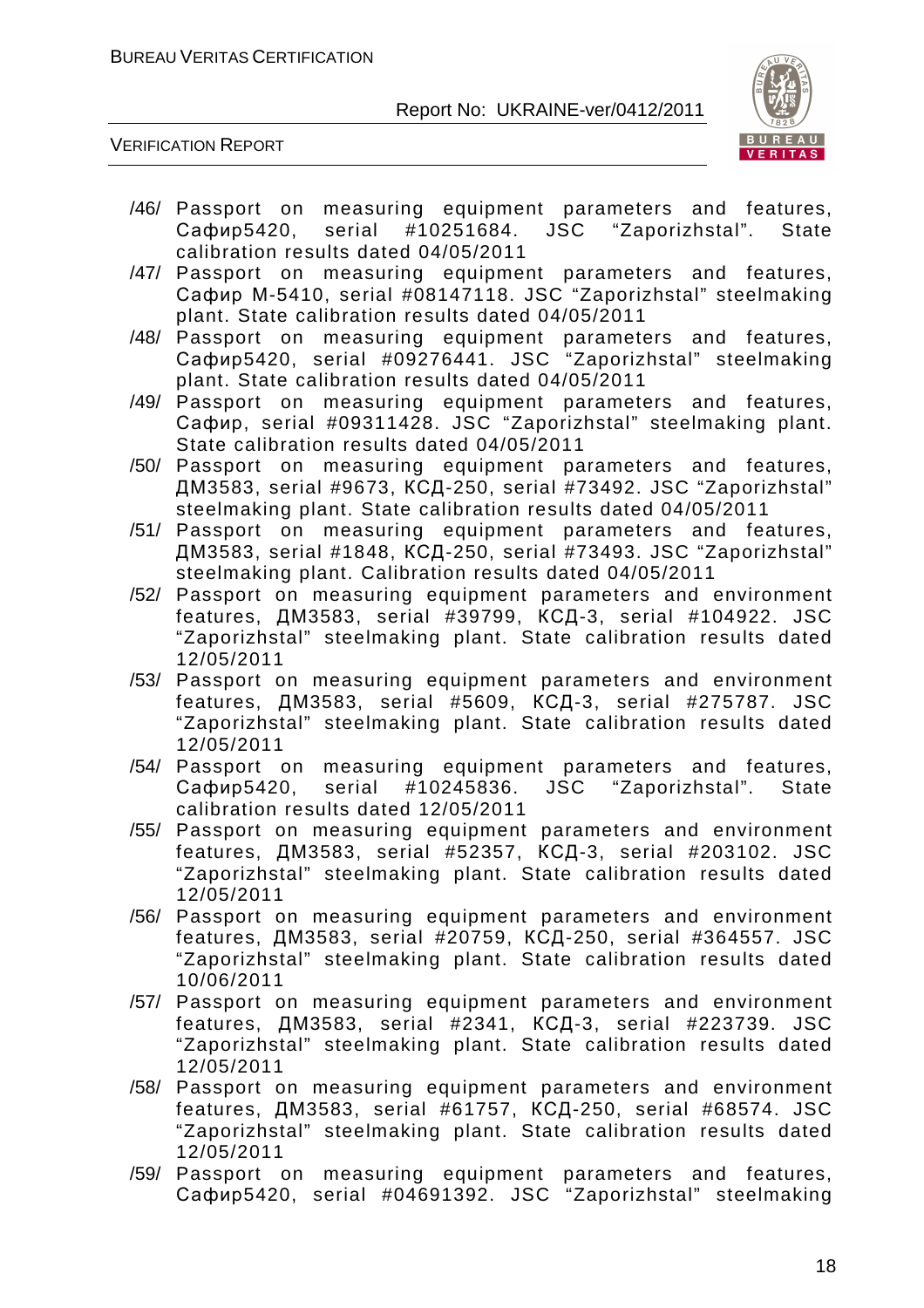



plant. State calibration results dated 16/05/2011

- /60/ Passport on measuring equipment parameters and environment features, ДМ3583, serial #45042, КСД-3, serial #191554. JSC "Zaporizhstal" steelmaking plant. State calibration results dated 16/05/2011
- /61/ Passport on measuring equipment parameters and environment features, ДМ3583, serial #4713, КСД-3, serial #224123. JSC "Zaporizhstal" steelmaking plant. State calibration results dated 20/05/2011
- /62/ Passport on measuring equipment parameters and environment features, ДМ3583, serial #83336, КСД-3, serial #233716. JSC "Zaporizhstal" steelmaking plant. State calibration results dated 20/05/2011
- /63/ Passport on measuring equipment parameters and features, ДМ, serial #61899, КСД-250, serial #73494. JSC "Zaporizhstal" steelmaking plant. State calibration results dated 10/06/2011
- /64/ Passport on measuring equipment parameters and environment features, ДМ3583, serial #4747, КСД-3, serial #163506. JSC "Zaporizhstal" steelmaking plant. State calibration results dated 01/06/2011
- /65/ Passport on measuring equipment parameters and environment features, ДМ3583, serial #4899, КСД-3, serial #147465. JSC "Zaporizhstal" steelmaking plant. State calibration results dated 01/06/2011
- /66/ Passport on measuring equipment parameters and features, ДМ3583, serial #2148, КСД-250, serial #73505. JSC "Zaporizhstal" steelmaking plant. Calibration results dated 16/06/2011
- /67/ Passport on measuring equipment parameters and environment features, ДМ3583, serial #11421, КСД-3, serial #264661. JSC "Zaporizhstal" steelmaking plant. State calibration results dated 03/06/2011
- /68/ Passport on measuring equipment parameters and environment features, ДМ3583, serial #43637, КСД-3, serial #264663. JSC "Zaporizhstal" steelmaking plant. State calibration results dated 06/06/2011
- /69/ Passport on measuring equipment parameters and environment features, ДМ3583, serial #4889, КСД-3, serial #262396. JSC "Zaporizhstal" steelmaking plant. State calibration results dated 08/06/2011
- /70/ Passport on measuring equipment parameters and environment features, ДМ3583, serial #86693, КСД-3, serial #176478. JSC "Zaporizhstal" steelmaking plant. State calibration results dated 08/06/2011
- /71/ Passport on measuring equipment parameters and environment features, ДМ3583, serial #6218, КСД-3, serial #141191. JSC "Zaporizhstal" steelmaking plant. State calibration results dated 16/06/2011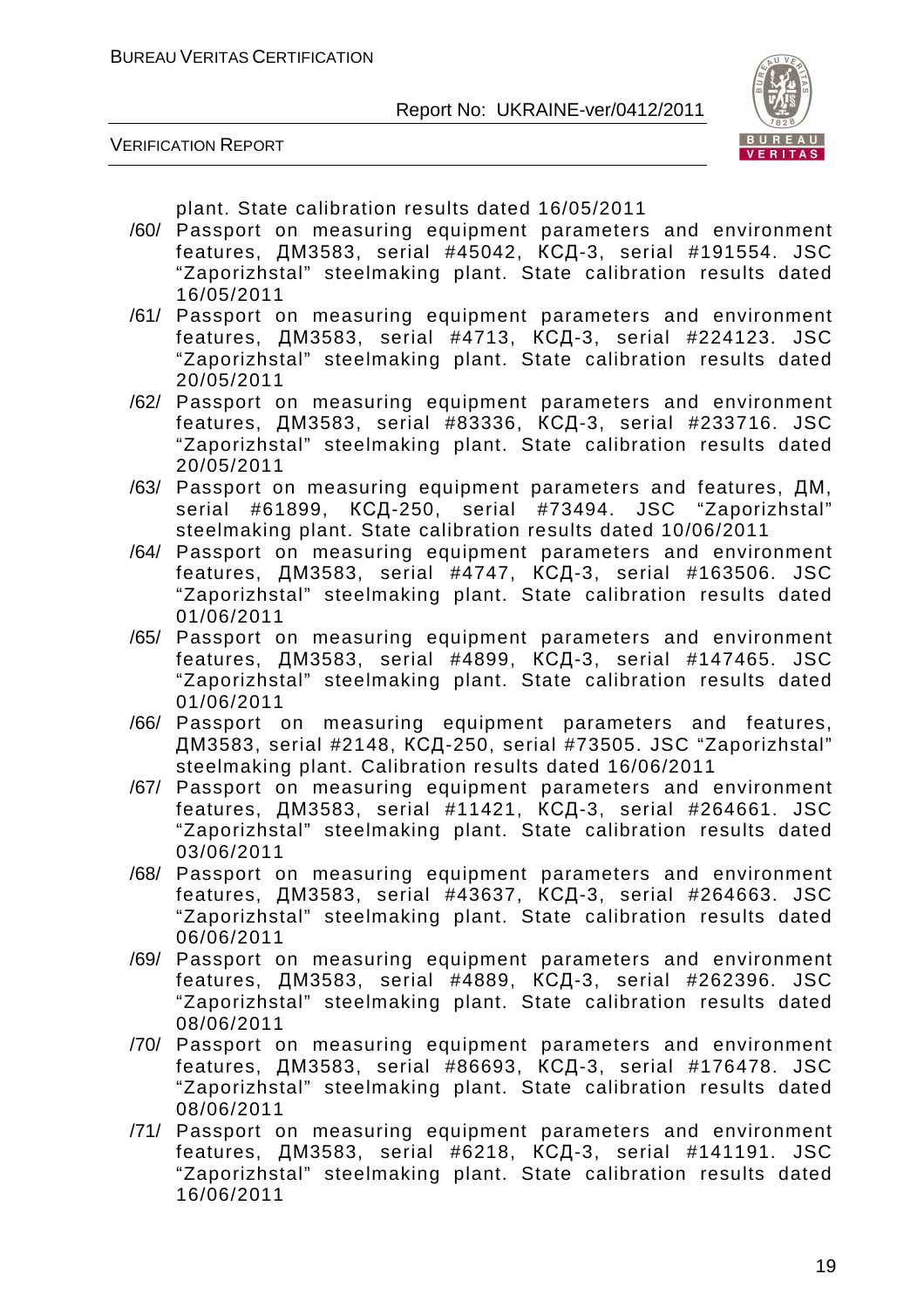

#### VERIFICATION REPORT

- /72/ Passport on measuring equipment parameters and environment features, ДМ3583, serial #81725, КСД-3, serial #264697. JSC "Zaporizhstal" steelmaking plant. State calibration results dated 16/06/2011
- /73/ Passport on measuring equipment parameters and features, Сафир, serial #09332509. JSC "Zaporizhstal". State calibration results dated 21/06/2011
- /74/ Passport on measuring equipment parameters and features, Сафир, serial #09328507. JSC "Zaporizhstal" steelmaking plant. State calibration results dated 22/06/2011
- /75/ Passport on measuring equipment parameters and features, Сафир5420, serial #10253454. JSC "Zaporizhstal". State calibration results dated 22/06/2011
- /76/ Passport on measuring equipment parameters and features, МЭД, serial #11233. JSC "Zaporizhstal" steelmaking plant. State calibration results dated 16/06/2011
- /77/ Photos Equipment of natural gas consumption at OHF-1 (ser. # 82721, ser. # 82828, ser. # 91012, ser. # 90225, ser. # 73492, ser. # 73493)
- /78/ Photos Equipment of natural gas consumption at OHF-2 (ser. # 104922, ser. # 275787)
- /79/ Photos Equipment of natural gas consumption at OHF-5 (ser. # 3801, ser. # 203102)
- /80/ Information note # 40-1070733 with analysis of factors that influenced fuel consumption at steelmaking plant for the period July 2011 - February 2012 in comparison with the period 2009 - 2010 dated 31/05/2012
- /81/ Information note # 49-1067249 about replacement of gas burners at sinter plant for the period July 2011 - February 2012 dated 24/05/2012
- /82/ Information note # 40-1069372 about replacement of gas burners at sinter plant for the period July 2011 - February 2012 dated 29/05/2012

#### **Persons interviewed:**

List persons interviewed during the verification or persons that contributed with other information that are not included in the documents listed above.

- /1/ I. Kholina Chief of Laboratory of environmental protection at JSC "Zaporizhstal"
- /2/ V. Yarysh Deputy chief of chief power engineer department at JSC "Zaporizhstal"
- /3/ S. Chernyshov Deputy chief of furnaces and heat-and-power engineering of Marten shop at JSC "Zaporizhstal"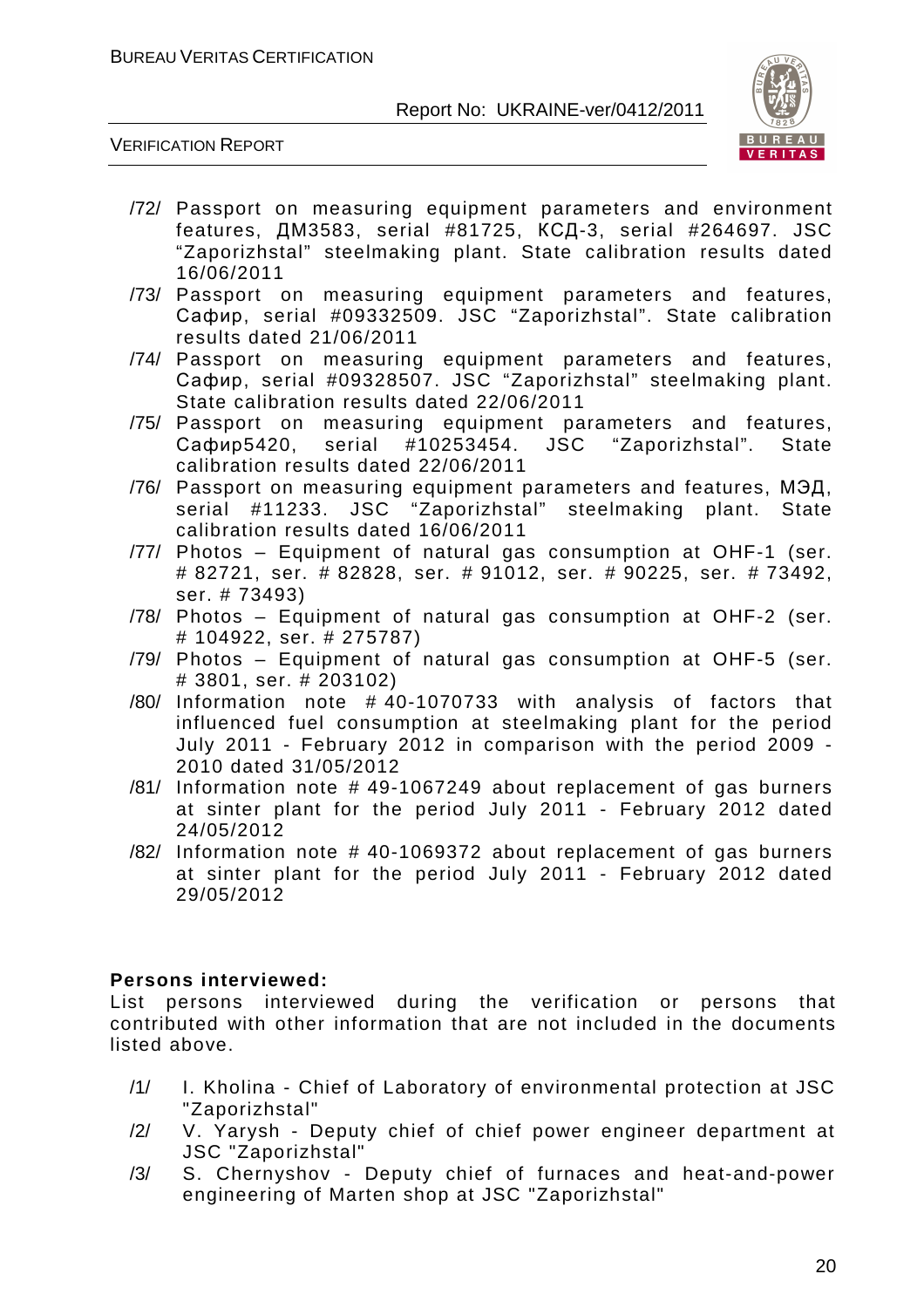

- /4/ A. Hrobko Chief of the bureau of device maintenance, attestation, and metrology at JSC "Zaporizhstal"
- /5/ P. Sidelnikov Deputy chief of energy equipment of sinter plant at JSC "Zaporizhstal"
- /6/ M. Nechyporuk Deputy chief of training department at JSC "Zaporizhstal"
- /7/ R. Kazakov Principal specialist CJSC "NCSF"
- /8/ S. Yefremov senior foreman of control measuring equipment of Marten shop at JSC "Zaporizhstal"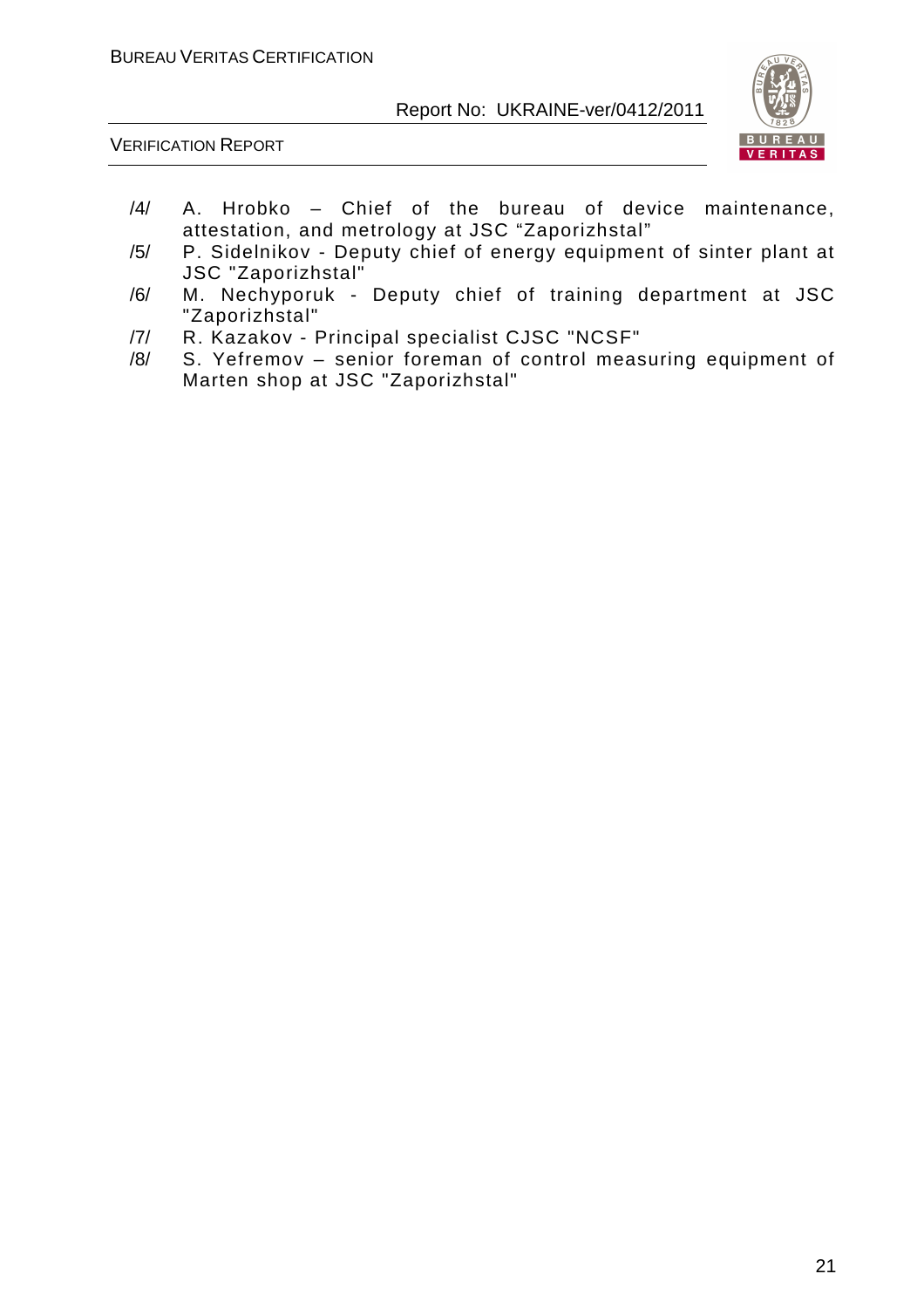

VERIFICATION REPORT

## APPENDIX A: COMPANY PROJECT VERIFICATION PROTOCOL

#### **Table 1 Check list for verification, according to the JOINT IMPLEMENTATION DETERMINATION AND VERIFICATION MANUAL (Version 01)**

| <b>DVM</b><br>Paragra | <b>Check Item</b>                                                                                                                                                                                                                                   | Initial finding                                                                                                                                                                                                                                                                                                                                                                                                                                                                                                               | <b>Draft</b><br><b>Conclusi</b> | <b>Final</b><br><b>Conclusi</b> |
|-----------------------|-----------------------------------------------------------------------------------------------------------------------------------------------------------------------------------------------------------------------------------------------------|-------------------------------------------------------------------------------------------------------------------------------------------------------------------------------------------------------------------------------------------------------------------------------------------------------------------------------------------------------------------------------------------------------------------------------------------------------------------------------------------------------------------------------|---------------------------------|---------------------------------|
| ph                    | Project approvals by Parties involved                                                                                                                                                                                                               |                                                                                                                                                                                                                                                                                                                                                                                                                                                                                                                               | on                              | on                              |
| 90                    | Has the DFPs of at least one Party<br>involved, other than the host Party,<br>issued a written project approval<br>submitting<br>when<br>the<br>first<br>for publication in accordance with<br>paragraph 38 of the JI guidelines,<br>at the latest? | Host Party (i.e., Ukraine) provided Letter of<br>Approval #1604/23/7 dated 22.06.2011 of JI<br>project "Energy efficiency<br>increase<br>in.<br><b>JSC</b><br>steelmaking<br>and<br>sinter<br>plants<br>verification report to the secretariat   "Zaporizhstal", Ukraine" which was issued by<br>State Environmental Investment Agency of<br>Ukraine.<br>Also, Party B provided Letter of Approval<br>#2011JI18 dated 31.05.2011 that was issued<br>by NL Agency Ministry of Economic Affairs,<br>Agriculture and Innovation. | OK.                             | OK.                             |
| 91                    | Are all the written project approvals<br>by Parties involved unconditional?                                                                                                                                                                         | Refer to the section 90 of this protocol above.                                                                                                                                                                                                                                                                                                                                                                                                                                                                               |                                 |                                 |
|                       | <b>Project implementation</b>                                                                                                                                                                                                                       |                                                                                                                                                                                                                                                                                                                                                                                                                                                                                                                               |                                 |                                 |
| 92                    | Has the project been implemented<br>with the<br><b>PDD</b><br>in accordance<br>regarding which the determination<br>has been deemed final and is so<br>listed on the UNFCCC JI website?                                                             | Implementation of the project activity was<br>realized<br>according<br>to<br>the<br>project<br>implementation schedule described in the<br>project design document.<br>There is one deviation from the registered<br>Monitoring plan that connected to the<br>improvement<br>monitoring<br>of<br>reporting<br>procedure at JSC "Zaporizhstal".                                                                                                                                                                                | OK.                             | OK.                             |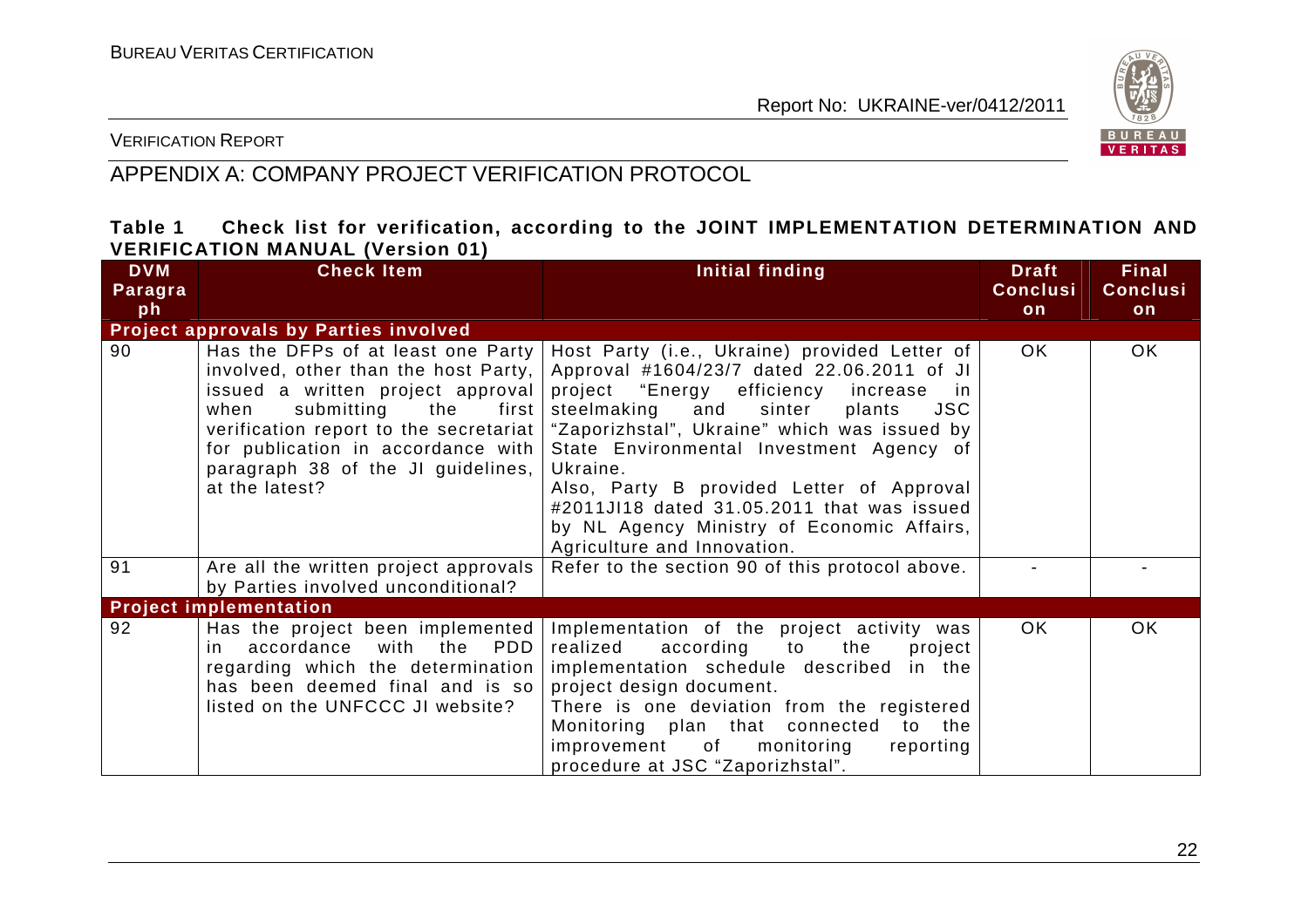

| <b>DVM</b><br>Paragra<br>ph | <b>Check Item</b>                                                                  | <b>Initial finding</b>                                                                                                                                                                                                                                                                                                                                                                                                                                                                                                                                                                                                                                                                                                                                                                                                                                                                                                                                                                                                                                                                                                                                                                                                                                                                       | <b>Draft</b><br><b>Conclusi</b><br>on | <b>Final</b><br><b>Conclusi</b><br>on |
|-----------------------------|------------------------------------------------------------------------------------|----------------------------------------------------------------------------------------------------------------------------------------------------------------------------------------------------------------------------------------------------------------------------------------------------------------------------------------------------------------------------------------------------------------------------------------------------------------------------------------------------------------------------------------------------------------------------------------------------------------------------------------------------------------------------------------------------------------------------------------------------------------------------------------------------------------------------------------------------------------------------------------------------------------------------------------------------------------------------------------------------------------------------------------------------------------------------------------------------------------------------------------------------------------------------------------------------------------------------------------------------------------------------------------------|---------------------------------------|---------------------------------------|
| $\overline{93}$             | What is the status of operation of<br>the project during the monitoring<br>period? | Monitoring report indicated the current status<br>of the project activity implementation. Based<br>on provided materials, there is known that all<br>project equipments were operational in the<br>reporting period.<br>As a fact, the replacement of gas burners is<br>implemented stepwise in 2005-2009. The work<br>documentation is elaborated for<br>each<br>aggregate for new gas burners installation in<br>period of installation works. The final<br>replacement of traditional burners in the<br>burner with spray and niche technology is<br>made in 2009. In addition, the detailed<br>implementation schedule of gas burners<br>installation was provided in the Monitoring<br>report.<br>The value of emission reduction achieved for<br>the monitoring period 01/07/2011-29/02/2011<br>makes 96 645 tonnes $CO2$ equivalent and that<br>one estimated in PDD - 60 747 tonnes $CO2$<br>equivalent for the same period.<br>Clarification request 01 (CL01). The operation<br>time of gas burners with spray and niche<br>technology on aggregates of metallurgical<br>works is about one year in steelmaking plant<br>and about five years in sinter plant. Please,<br>clarify whether any gas burners were replaced<br>during the monitoring period 01/07/2011-<br>29/02/2011. | CL <sub>01</sub>                      | OK<br><b>OK</b>                       |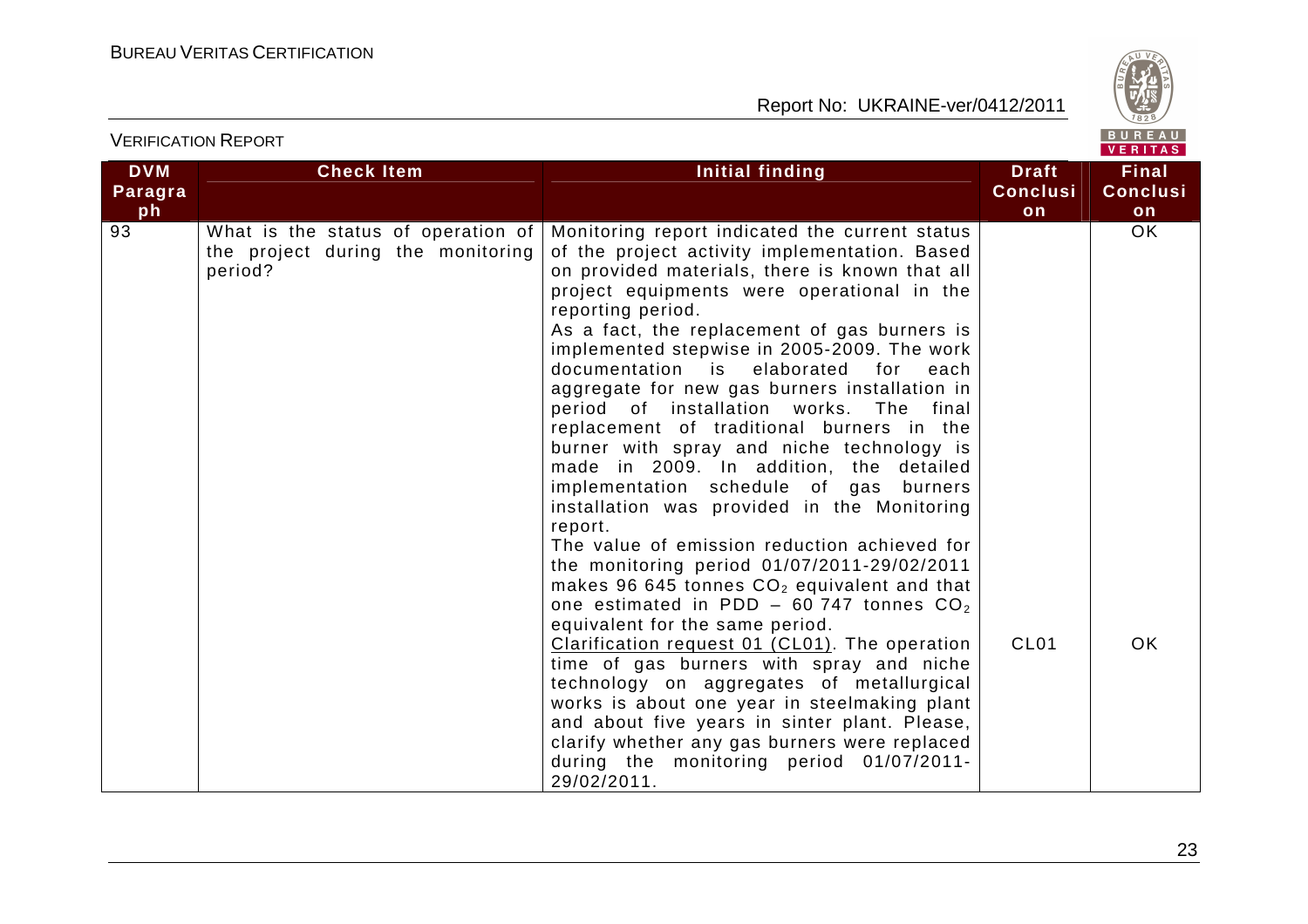

| VERIFICATION NEPORT         |                                                                                                                                                                                                                                                                                                                                                                                     |                                                                                                                                                                                                                                                                                                                                                                                                                                  |                                       | VERITAS                               |
|-----------------------------|-------------------------------------------------------------------------------------------------------------------------------------------------------------------------------------------------------------------------------------------------------------------------------------------------------------------------------------------------------------------------------------|----------------------------------------------------------------------------------------------------------------------------------------------------------------------------------------------------------------------------------------------------------------------------------------------------------------------------------------------------------------------------------------------------------------------------------|---------------------------------------|---------------------------------------|
| <b>DVM</b><br>Paragra<br>ph | <b>Check Item</b>                                                                                                                                                                                                                                                                                                                                                                   | <b>Initial finding</b>                                                                                                                                                                                                                                                                                                                                                                                                           | <b>Draft</b><br><b>Conclusi</b><br>on | <b>Final</b><br><b>Conclusi</b><br>on |
|                             |                                                                                                                                                                                                                                                                                                                                                                                     | Clarification request 02<br>$(CL02)$ .<br>Please,<br>explain in more details the reason of<br>difference between the value of emission<br>reductions estimated in the PDD and emission<br>reductions stated in the Monitoring report for<br>the monitoring period 01/07/2011-29/02/2011.                                                                                                                                         | CL <sub>02</sub>                      | <b>OK</b>                             |
|                             | <b>Compliance with monitoring plan</b>                                                                                                                                                                                                                                                                                                                                              |                                                                                                                                                                                                                                                                                                                                                                                                                                  |                                       |                                       |
| 94                          | Did<br>monitoring<br>the<br>occur<br>in<br>accordance with the monitoring<br>plan included in the PDD regarding<br>which the determination has been<br>deemed final and is so listed on the<br>UNFCCC JI website?                                                                                                                                                                   | The monitoring process at JSC "Zaporizhstal"<br>is carried out in accordance with the revised<br>monitoring plan.<br>Data used for calculation of emissions<br>reduction based on information that confirmed<br>by JSC "Zaporizhstal" documental evidences.<br>Corrective Action Request 01 (CAR01).<br>Please, check and correct the value of molar<br>fraction of $N_2$ of natural gas (ID-11.1) for<br>January 2012.          | CAR01                                 | OK                                    |
| 95(a)                       | emission<br>For<br>calculating<br>the<br>reductions or enhancements of net<br>removals, were key factors, e.g.<br>those listed in 23 (b) (i)-(vii) above,<br>influencing the baseline emissions<br>or net removals and the activity<br>level of the project and the<br>emissions or removals as well as<br>risks associated with the project<br>taken into account, as appropriate? | According to reviewed information, there are<br>taken into account key factors (such as<br>factor<br>of the<br>emission<br>natural<br>gas<br>consumption, etc.), production level, amount<br>of the fuel consumption, fuel quality and other<br>risks associated with the implementation of<br>the project activity that can influence to the<br>baseline and project emission, and emission<br>reduction due to the JI project. | <b>OK</b>                             | OK                                    |
| 95(b)                       | Are<br>data<br>used<br>sources<br>for I                                                                                                                                                                                                                                                                                                                                             | Data sources used for calculating emission                                                                                                                                                                                                                                                                                                                                                                                       | <b>OK</b>                             | <b>OK</b>                             |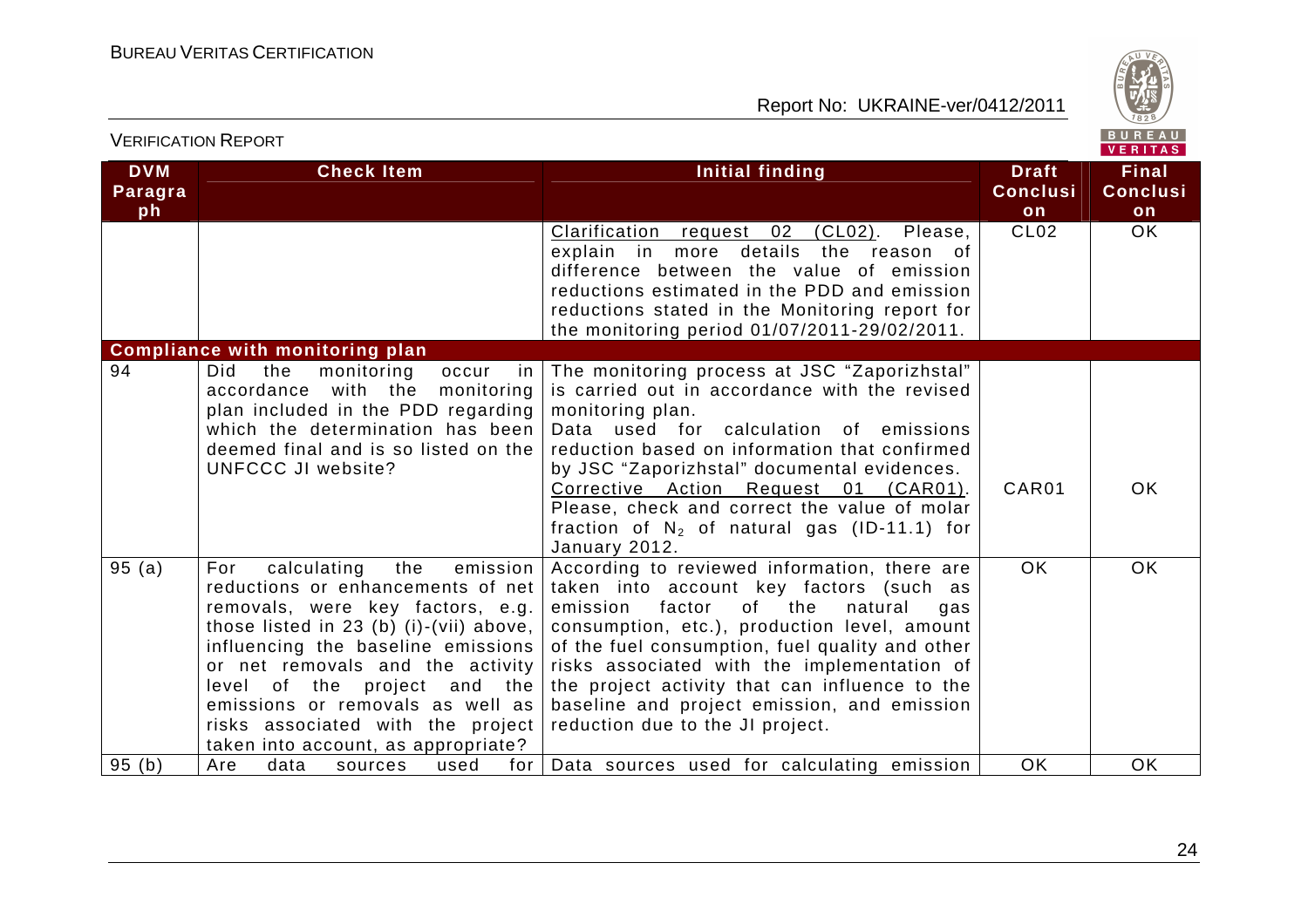

| <b>DVM</b><br>Paragra<br>ph | <b>Check Item</b>                                                                                                                                                                                                                                                             | Initial finding                                                                                                                                                                                                                                                                                                                                                                                                                                                                                                                                                                | <b>Draft</b><br><b>Conclusi</b><br>on | <b>Final</b><br><b>Conclusi</b><br>on |
|-----------------------------|-------------------------------------------------------------------------------------------------------------------------------------------------------------------------------------------------------------------------------------------------------------------------------|--------------------------------------------------------------------------------------------------------------------------------------------------------------------------------------------------------------------------------------------------------------------------------------------------------------------------------------------------------------------------------------------------------------------------------------------------------------------------------------------------------------------------------------------------------------------------------|---------------------------------------|---------------------------------------|
|                             | calculating emission reductions or<br>enhancements of net removals<br>clearly identified, reliable and<br>transparent?                                                                                                                                                        | reductions are clearly identified, reliable and<br>transparent. On site responsible persons<br>register data<br>from<br>the<br>measurement<br>equipments and fixed monitoring data to<br>logbooks,<br>monthly data collected to the<br>technical reports, and prepared special<br>reporting forms as required by internal<br>company standard "Integrated quality system.<br>Monitoring of GHGs emission reductions".<br>Moreover, there is electronic database of<br>monitoring data. All roles and responsibilities<br>are described in details in the Monitoring<br>report. |                                       |                                       |
| 95 $(c)$                    | Are emission factors, including<br>default emission factors, if used for<br>calculating the emission reductions<br>or enhancements of net removals,<br>selected by carefully balancing<br>accuracy and reasonableness, and<br>appropriately justified<br>of<br>the<br>choice? | CO <sub>2</sub> emission factor from natural<br>gas<br>consumption is used for calculation of<br>emissions and emission reductions.<br>This<br>factor is monitored and calculated through the<br>crediting period.                                                                                                                                                                                                                                                                                                                                                             | <b>OK</b>                             | <b>OK</b>                             |
| 95(d)                       | Is the calculation of emission<br>reductions or enhancements of net<br>removals based on conservative<br>assumptions and the most plausible<br>scenarios in a transparent manner?                                                                                             | The calculation of emission reductions is<br>based on conservative assumptions and the<br>most plausible scenarios in a transparent<br>manner. As a result of documents revision, all<br>data connected with estimation of emission<br>reductions<br>are consistent through the<br>Monitoring report and excel spreadsheets with                                                                                                                                                                                                                                               | <b>OK</b>                             | <b>OK</b>                             |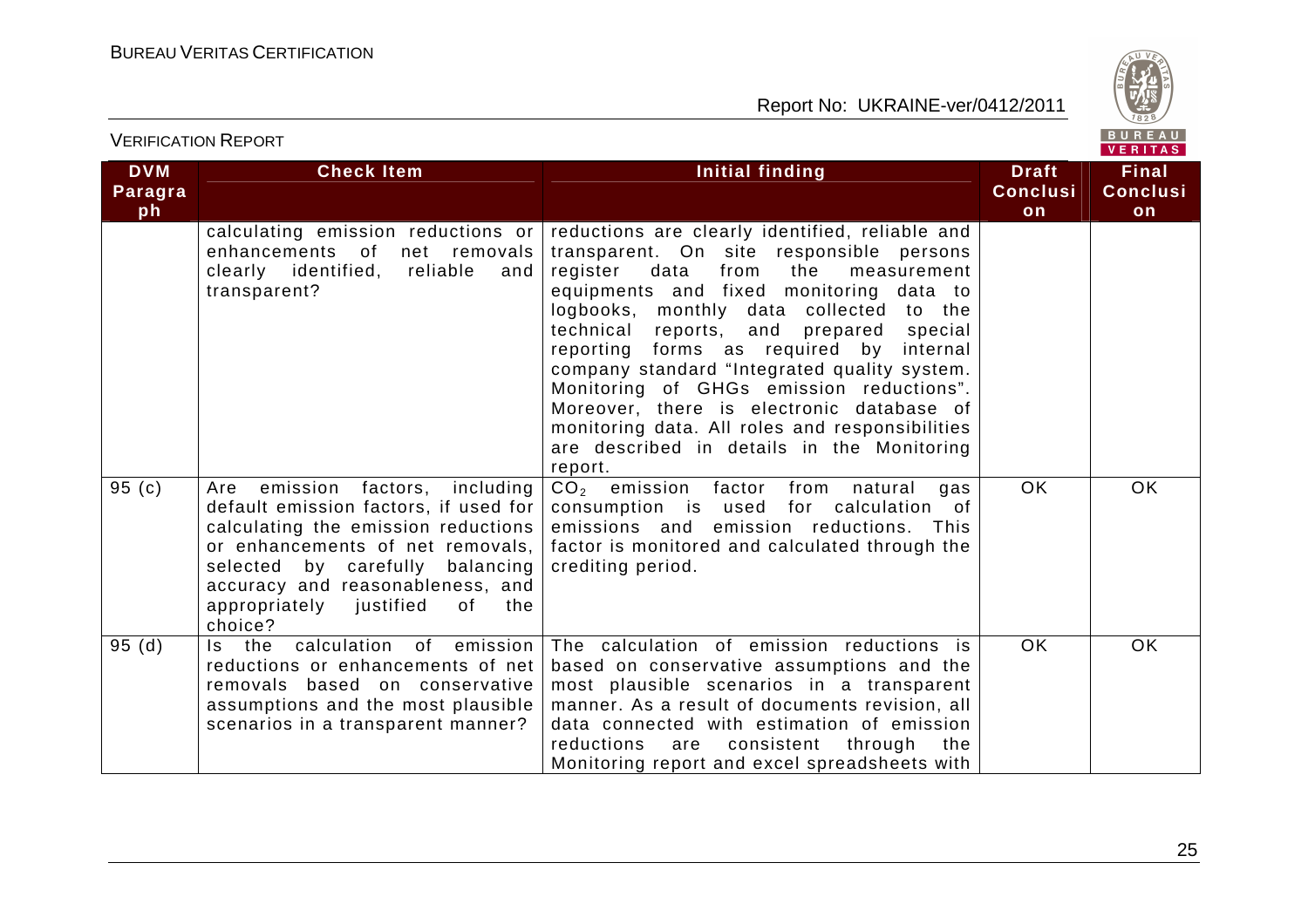

|                             | ו יוט ושיו ויטה ושה וויום ו                                                                                                                                                                                                                                                                                                      |                        |                                       | VERITAS                               |
|-----------------------------|----------------------------------------------------------------------------------------------------------------------------------------------------------------------------------------------------------------------------------------------------------------------------------------------------------------------------------|------------------------|---------------------------------------|---------------------------------------|
| <b>DVM</b><br>Paragra<br>ph | <b>Check Item</b>                                                                                                                                                                                                                                                                                                                | <b>Initial finding</b> | <b>Draft</b><br><b>Conclusi</b><br>on | <b>Final</b><br><b>Conclusi</b><br>on |
|                             |                                                                                                                                                                                                                                                                                                                                  | calculation.           |                                       |                                       |
|                             | Applicable to JI SSC projects only                                                                                                                                                                                                                                                                                               |                        |                                       |                                       |
| 96                          | Is the relevant threshold to be<br>classified as JI SSC project not<br>exceeded during the monitoring<br>period on an annual average basis?<br>If the threshold is exceeded, is the<br>maximum emission reduction level<br>estimated in the PDD for the JI SSC<br>project or the bundle for the<br>monitoring period determined? | Not applicable         | <b>OK</b>                             | OK.                                   |
|                             | Applicable to bundled JI SSC projects only                                                                                                                                                                                                                                                                                       |                        |                                       |                                       |
| 97(a)                       | Has the composition of the bundle<br>not changed from that is stated in<br>F-JI-SSCBUNDLE?                                                                                                                                                                                                                                       | Not applicable         | <b>OK</b>                             | <b>OK</b>                             |
| 97 (b)                      | If the determination was conducted<br>basis<br>of<br>on the<br>overall<br>an<br>monitoring plan, have the project<br>participants submitted a common<br>monitoring report?                                                                                                                                                       | Not applicable         | OK                                    | <b>OK</b>                             |
| 98                          | If the monitoring is based on $a$<br>monitoring plan that provides for<br>overlapping monitoring periods, are<br>monitoring<br>periods<br>the<br>per<br>component of the project clearly<br>specified in the monitoring report?<br>Do the monitoring periods not<br>overlap<br>with those for which                              | Not applicable         | OK                                    | OK                                    |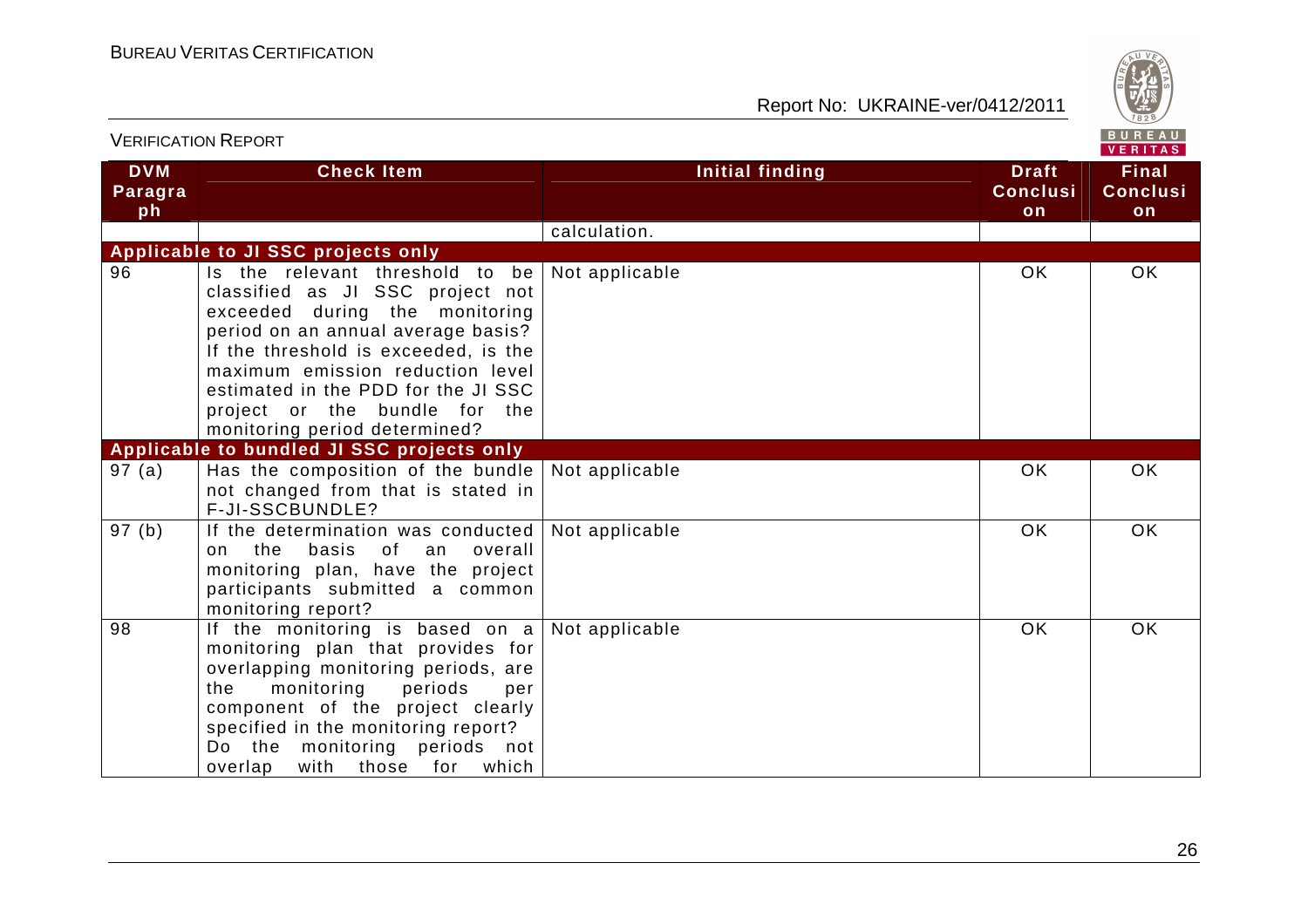

|                             |                                                                                                                                                                                                    |                                                                                                                                                                                                                                                                                                                                                                                                                                                                                                                                                                                                                                                                                                                                                                                                                                                                                         |                                       | <b>VERITAS</b>                 |
|-----------------------------|----------------------------------------------------------------------------------------------------------------------------------------------------------------------------------------------------|-----------------------------------------------------------------------------------------------------------------------------------------------------------------------------------------------------------------------------------------------------------------------------------------------------------------------------------------------------------------------------------------------------------------------------------------------------------------------------------------------------------------------------------------------------------------------------------------------------------------------------------------------------------------------------------------------------------------------------------------------------------------------------------------------------------------------------------------------------------------------------------------|---------------------------------------|--------------------------------|
| <b>DVM</b><br>Paragra<br>ph | <b>Check Item</b>                                                                                                                                                                                  | Initial finding                                                                                                                                                                                                                                                                                                                                                                                                                                                                                                                                                                                                                                                                                                                                                                                                                                                                         | <b>Draft</b><br><b>Conclusi</b><br>on | <b>Final</b><br>Conclusi<br>on |
|                             | verifications were already deemed<br>final in the past?                                                                                                                                            |                                                                                                                                                                                                                                                                                                                                                                                                                                                                                                                                                                                                                                                                                                                                                                                                                                                                                         |                                       |                                |
|                             | <b>Revision of monitoring plan</b>                                                                                                                                                                 |                                                                                                                                                                                                                                                                                                                                                                                                                                                                                                                                                                                                                                                                                                                                                                                                                                                                                         |                                       |                                |
|                             | Applicable only if monitoring plan is revised by project participant                                                                                                                               |                                                                                                                                                                                                                                                                                                                                                                                                                                                                                                                                                                                                                                                                                                                                                                                                                                                                                         |                                       |                                |
| 99 (a)                      | an appropriate justification for the<br>proposed revision?                                                                                                                                         | Did the project participants provide There is one deviation from the monitoring<br>plan. The deviation is based on improvement<br>standard $STP$ 8.2-13-11<br>company<br>of<br>"Integrated quality system. Monitoring of<br>GHGs emission reductions" developed by JSC<br>"Zaporizhstal" representatives to state strict<br>requirements of the JI project monitoring<br>procedure. As a fact, the change concerns the<br>improvement of the GHG monitoring system at<br>JSC "Zaporizhstal". Project participants<br>provided an appropriate justification and<br>description for the proposed revision. Due to<br>standard investigation, it can be concluded<br>that regarded revision does not influence on<br>the calculation of emission reduction.<br>All detail explanation and justification are<br>described in the Monitoring Report for the<br>period 01/07/2011-29/02/2012. | OK                                    | <b>OK</b>                      |
| $\overline{99}$ (b)         | Does the proposed revision improve<br>the accuracy and/or applicability of<br>information collected compared to<br>the original monitoring plan without<br>conformity<br>changing<br>with<br>the I | <b>GHG</b><br>Proposed revision improves<br>the<br>monitoring system at JSC "Zaporizhstal"<br>without any changes of the monitoring<br>procedure of the JI project "Energy efficiency<br>increase in steelmaking and sinter plants JSC<br>relevant rules and regulations for "Zaporizhstal", Ukraine" that was determined                                                                                                                                                                                                                                                                                                                                                                                                                                                                                                                                                               | <b>OK</b>                             | <b>OK</b>                      |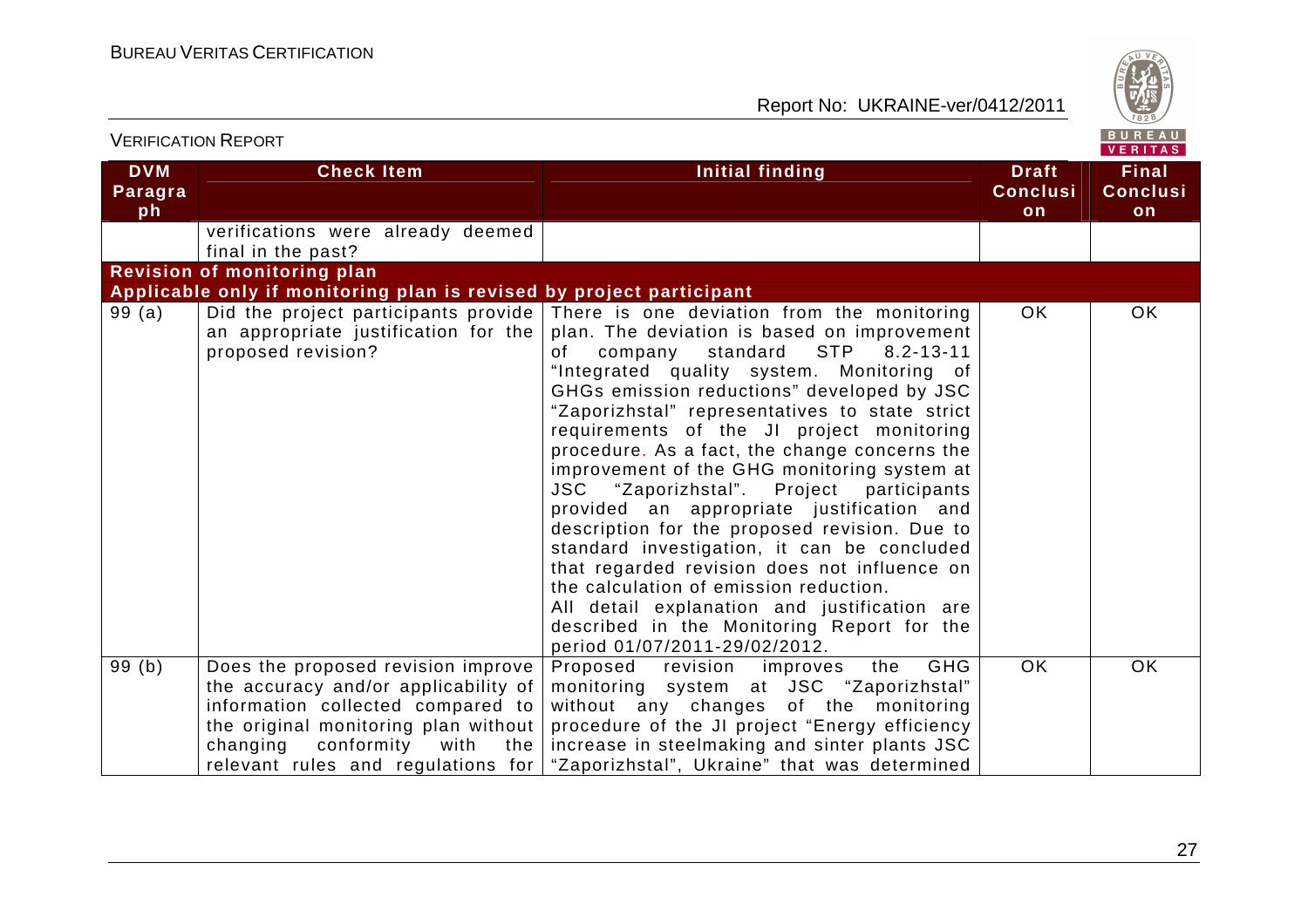

| <b>VERIFICATION REPORT</b>  |                                                                                                                                                                         |                                                                                                                                                                                                                                                                                                                                                                                                                                                                                                                                                                                                                                                                                                                                                                                                                                                                                     | BUREAU<br><b>VERITAS</b>              |                                       |
|-----------------------------|-------------------------------------------------------------------------------------------------------------------------------------------------------------------------|-------------------------------------------------------------------------------------------------------------------------------------------------------------------------------------------------------------------------------------------------------------------------------------------------------------------------------------------------------------------------------------------------------------------------------------------------------------------------------------------------------------------------------------------------------------------------------------------------------------------------------------------------------------------------------------------------------------------------------------------------------------------------------------------------------------------------------------------------------------------------------------|---------------------------------------|---------------------------------------|
| <b>DVM</b><br>Paragra<br>ph | <b>Check Item</b>                                                                                                                                                       | Initial finding                                                                                                                                                                                                                                                                                                                                                                                                                                                                                                                                                                                                                                                                                                                                                                                                                                                                     | <b>Draft</b><br><b>Conclusi</b><br>on | <b>Final</b><br><b>Conclusi</b><br>on |
|                             | the establishment of monitoring<br>plans?                                                                                                                               | final for this project.                                                                                                                                                                                                                                                                                                                                                                                                                                                                                                                                                                                                                                                                                                                                                                                                                                                             |                                       |                                       |
| Data management             |                                                                                                                                                                         |                                                                                                                                                                                                                                                                                                                                                                                                                                                                                                                                                                                                                                                                                                                                                                                                                                                                                     |                                       |                                       |
| 101 (a)                     | Is the implementation of data<br>collection procedures in accordance<br>with the monitoring plan, including<br>the quality control and quality<br>assurance procedures? | of<br>collection<br>Procedures<br>data<br>are<br>implemented in compliance with the approved<br>monitoring plan. Also, STP 8.2-13-11<br>"Integrated quality system. Monitoring of<br>GHGs emission reductions" was developed at<br>"Zaporizhstal" to<br><b>JSC</b><br>state<br>strict<br>requirements of the JI project monitoring<br>procedure. For monitoring there are used<br>measuring equipments, such as scales, gas<br>meters, etc. Monitoring data of the project is<br>monitored in compliance with scheduled<br>approved in<br>frequency<br>the<br>developed<br>monitoring plan and company<br>monitoring<br>standard (i.e., STP 8.2-13-11).<br>The quality control and quality assurance<br>procedures realised by performing of internal<br>audits and checking measures, participation<br>of third parties, and carrying out of<br>procedures of emergencies finding. | OK.                                   | <b>OK</b>                             |
| 101(b)                      | Is the function of the monitoring<br>equipment, including its calibration<br>status, is in order?                                                                       | All monitoring equipment have calibration. It<br>is calibrated with periodic frequency (passport<br>states the calibration frequency for every<br>device) according to the national regulations.                                                                                                                                                                                                                                                                                                                                                                                                                                                                                                                                                                                                                                                                                    |                                       | <b>OK</b>                             |
|                             |                                                                                                                                                                         | During site visit verifiers received<br>and<br>reviewed<br>passports and<br>certificates<br>on                                                                                                                                                                                                                                                                                                                                                                                                                                                                                                                                                                                                                                                                                                                                                                                      |                                       |                                       |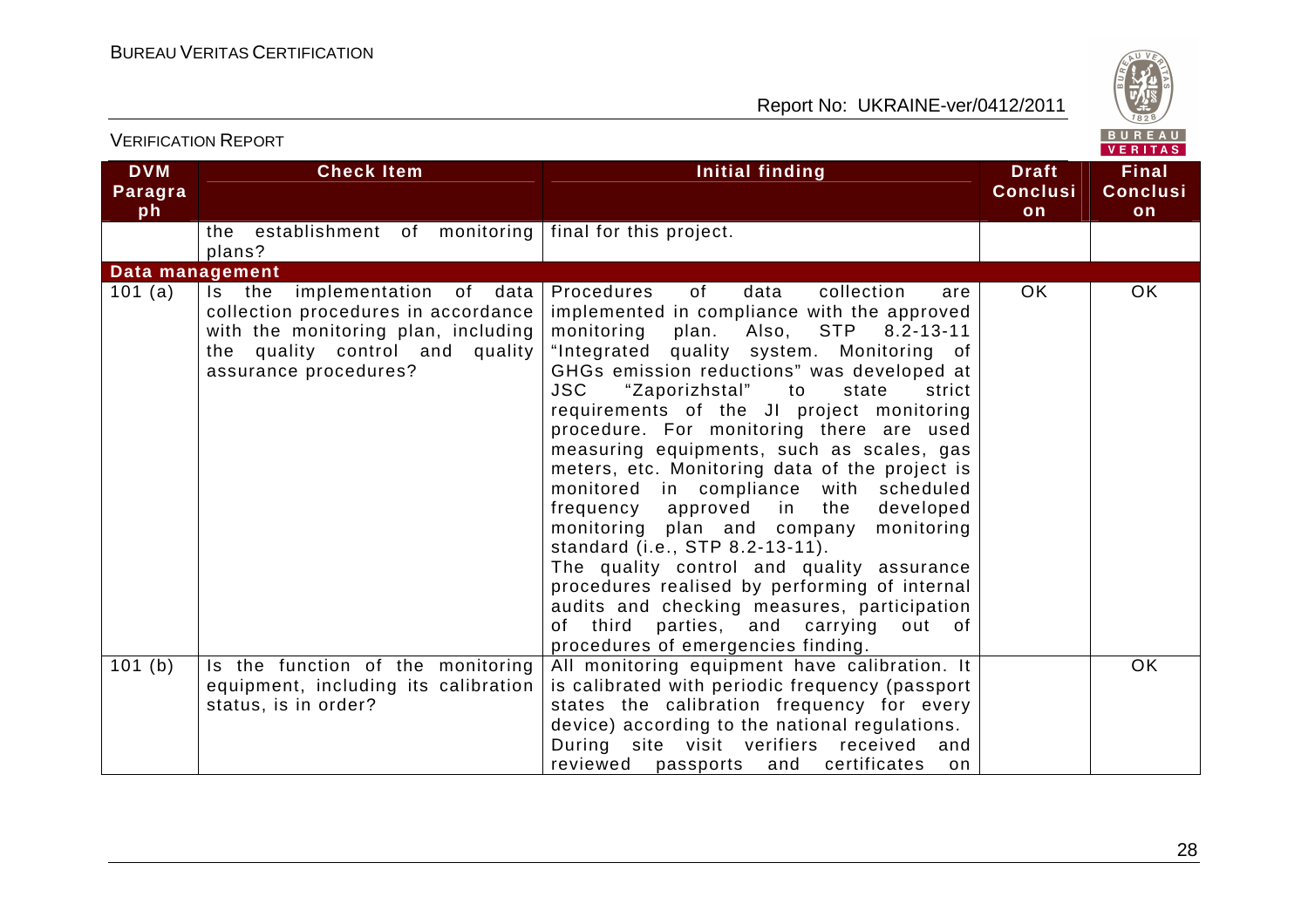

| <b>DVM</b><br>Paragra | <b>Check Item</b>                                                                                                                    | Initial finding                                                                                                                                                                                                                                                                                                                                                       | <b>Draft</b><br><b>Conclusi</b> | <b>Final</b><br><b>Conclusi</b> |
|-----------------------|--------------------------------------------------------------------------------------------------------------------------------------|-----------------------------------------------------------------------------------------------------------------------------------------------------------------------------------------------------------------------------------------------------------------------------------------------------------------------------------------------------------------------|---------------------------------|---------------------------------|
| ph                    |                                                                                                                                      |                                                                                                                                                                                                                                                                                                                                                                       | on                              | on                              |
|                       |                                                                                                                                      | calibration of all measurement equipments<br>and found it satisfactory.<br>Corrective Action Request 02 (CAR02).<br>Please, provide the Contract or any other<br>documented evidence that justify cooperation                                                                                                                                                         | CAR02                           | OK.                             |
|                       |                                                                                                                                      | of the JSC "Zaporizhstal" with the third party<br>that perform calibration of JI project<br>measurement equipment.<br>Corrective Action Request 03 (CAR03).                                                                                                                                                                                                           | CAR03                           | <b>OK</b>                       |
|                       |                                                                                                                                      | Please, provide documented evidences that<br>confirm<br>calibration<br>status<br>0f<br>some<br>measurement devices (i.e., measurement<br>equipment such as ser. #67542, ser.<br># 67496, ser. # 359, ser. # 77669, ser.<br># 67501, ser. # 04/1E).                                                                                                                    |                                 |                                 |
| 101(c)                | Are the evidence and records used<br>for the monitoring maintained in a<br>traceable manner?                                         | The evidence and records used for the<br>monitoring are maintained in responsible<br>departments in a traceable manner.                                                                                                                                                                                                                                               | $\overline{OK}$                 | OK.                             |
| 101(d)                | collection<br>the<br>data<br>$\mathsf{ls}$<br>and<br>management system for the project<br>in accordance with the<br>monitoring plan? | The data collection and management system<br>for the project is in accordance with the<br>revised monitoring plan. Implementation of<br>monitoring system was checked through site<br>visit, and concluded that monitoring system is<br>completely in accordance with the stated<br>monitoring procedure. This fact is also<br>confirmed by the documented evidences. | <b>OK</b>                       | OK.                             |
|                       |                                                                                                                                      | Verification regarding programs of activities (additional elements for assessment)                                                                                                                                                                                                                                                                                    |                                 |                                 |
| 102                   | Is any JPA that has not been added                                                                                                   | Not applicable                                                                                                                                                                                                                                                                                                                                                        | OK                              | <b>OK</b>                       |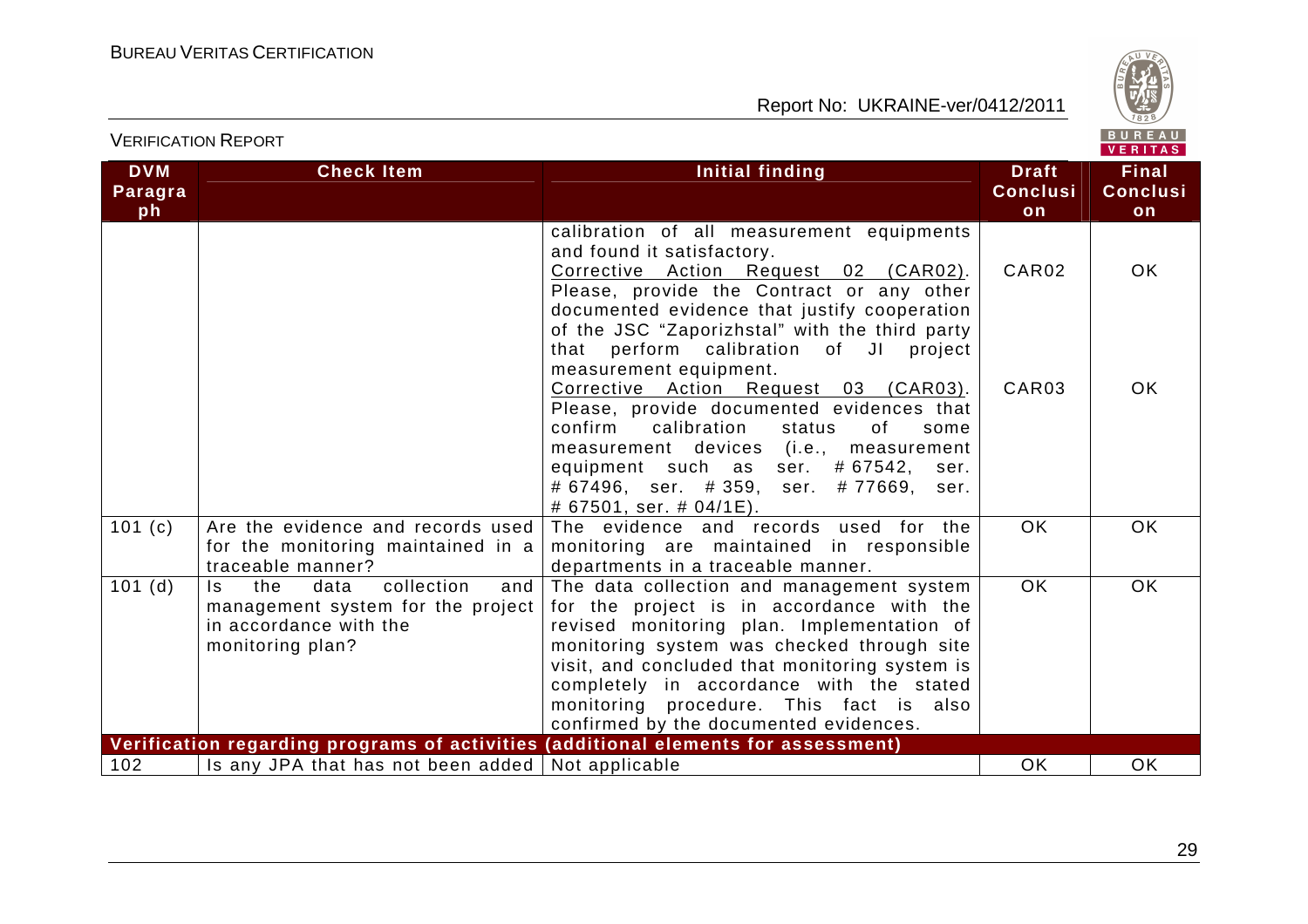

|                             | <b>VERIFICATION REPORT</b>                                                                                                                                                                                                                                                                                                                                                                      |                        |                                       | BUREAU<br>VERITAS                     |
|-----------------------------|-------------------------------------------------------------------------------------------------------------------------------------------------------------------------------------------------------------------------------------------------------------------------------------------------------------------------------------------------------------------------------------------------|------------------------|---------------------------------------|---------------------------------------|
| <b>DVM</b><br>Paragra<br>ph | <b>Check Item</b>                                                                                                                                                                                                                                                                                                                                                                               | <b>Initial finding</b> | <b>Draft</b><br><b>Conclusi</b><br>on | <b>Final</b><br><b>Conclusi</b><br>on |
|                             | to the JI PoA not verified?                                                                                                                                                                                                                                                                                                                                                                     |                        |                                       |                                       |
| 103                         | Is the verification based on the<br>monitoring reports of all JPAs to be<br>verified?                                                                                                                                                                                                                                                                                                           | Not applicable         | <b>OK</b>                             | <b>OK</b>                             |
| 103                         | Does the verification ensure the<br>accuracy and conservativeness of<br>the<br>emission<br>reductions<br>0r<br><b>of</b><br>enhancements<br>removals<br>generated by each JPA?                                                                                                                                                                                                                  | Not applicable         | <b>OK</b>                             | <b>OK</b>                             |
| 104                         | Does the monitoring period not<br>overlap with previous monitoring<br>periods?                                                                                                                                                                                                                                                                                                                  | Not applicable         | <b>OK</b>                             | <b>OK</b>                             |
| 105                         | If the AIE learns of an erroneously<br>included JPA, has the AIE informed<br>the JISC of its findings in writing?                                                                                                                                                                                                                                                                               | Not applicable         | <b>OK</b>                             | <b>OK</b>                             |
|                             | Applicable to sample-based approach only                                                                                                                                                                                                                                                                                                                                                        |                        |                                       |                                       |
| 106                         | Does the sampling plan prepared by<br>the AIE:<br>(a) Describe its sample selection,<br>taking into<br>account that:<br>(i) For each verification that uses<br>a sample-based approach, the<br>selection<br>shall<br>sample<br>be<br>sufficiently representative of the<br><b>JPAs</b><br>in the JI PoA<br>such<br>extrapolation to all JPAs identified<br>for that verification is reasonable, | Not applicable         | <b>OK</b>                             | <b>OK</b>                             |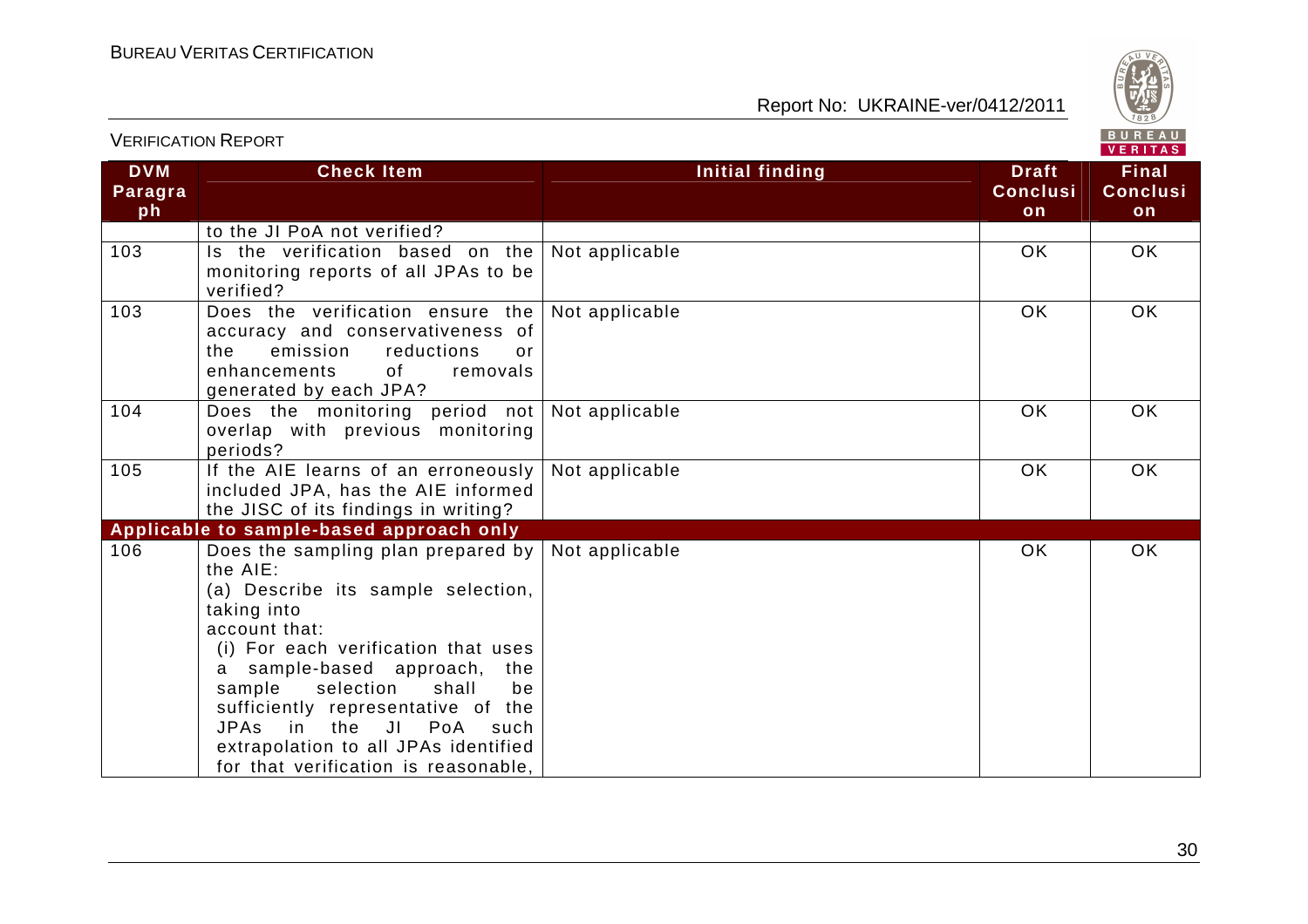

| VERITAS                     |                                                                                                                                                                                                                                                                                                                                                                                                                                                                                                                                                       |                 |                                       |                                       |  |  |  |
|-----------------------------|-------------------------------------------------------------------------------------------------------------------------------------------------------------------------------------------------------------------------------------------------------------------------------------------------------------------------------------------------------------------------------------------------------------------------------------------------------------------------------------------------------------------------------------------------------|-----------------|---------------------------------------|---------------------------------------|--|--|--|
| <b>DVM</b><br>Paragra<br>ph | <b>Check Item</b>                                                                                                                                                                                                                                                                                                                                                                                                                                                                                                                                     | Initial finding | <b>Draft</b><br><b>Conclusi</b><br>on | <b>Final</b><br><b>Conclusi</b><br>on |  |  |  |
|                             | taking into account differences<br>among the characteristics of JPAs,<br>such as:<br>- The types of JPAs;<br>The complexity of the<br>applicable technologies and/or<br>measures used;<br>- The geographical location of<br>each JPA;<br>- The amounts of expected<br>emission reductions of the JPAs<br>being verified;<br>- The number of JPAs for which<br>emission reductions are being<br>verified;<br>- The length of monitoring<br>periods of the JPAs<br>being<br>verified; and<br>- The samples selected for prior<br>verifications, if any? |                 |                                       |                                       |  |  |  |
| 107                         | Is the sampling plan ready for<br>publication through the secretariat<br>along with the verification report<br>and supporting documentation?                                                                                                                                                                                                                                                                                                                                                                                                          | Not applicable  | <b>OK</b>                             | OK                                    |  |  |  |
| 108                         | Has the AIE made site inspections  <br>of at least the square root of the<br>number of total JPAs, rounded to<br>the upper whole number? If the AIE                                                                                                                                                                                                                                                                                                                                                                                                   | Not applicable  | <b>OK</b>                             | OK                                    |  |  |  |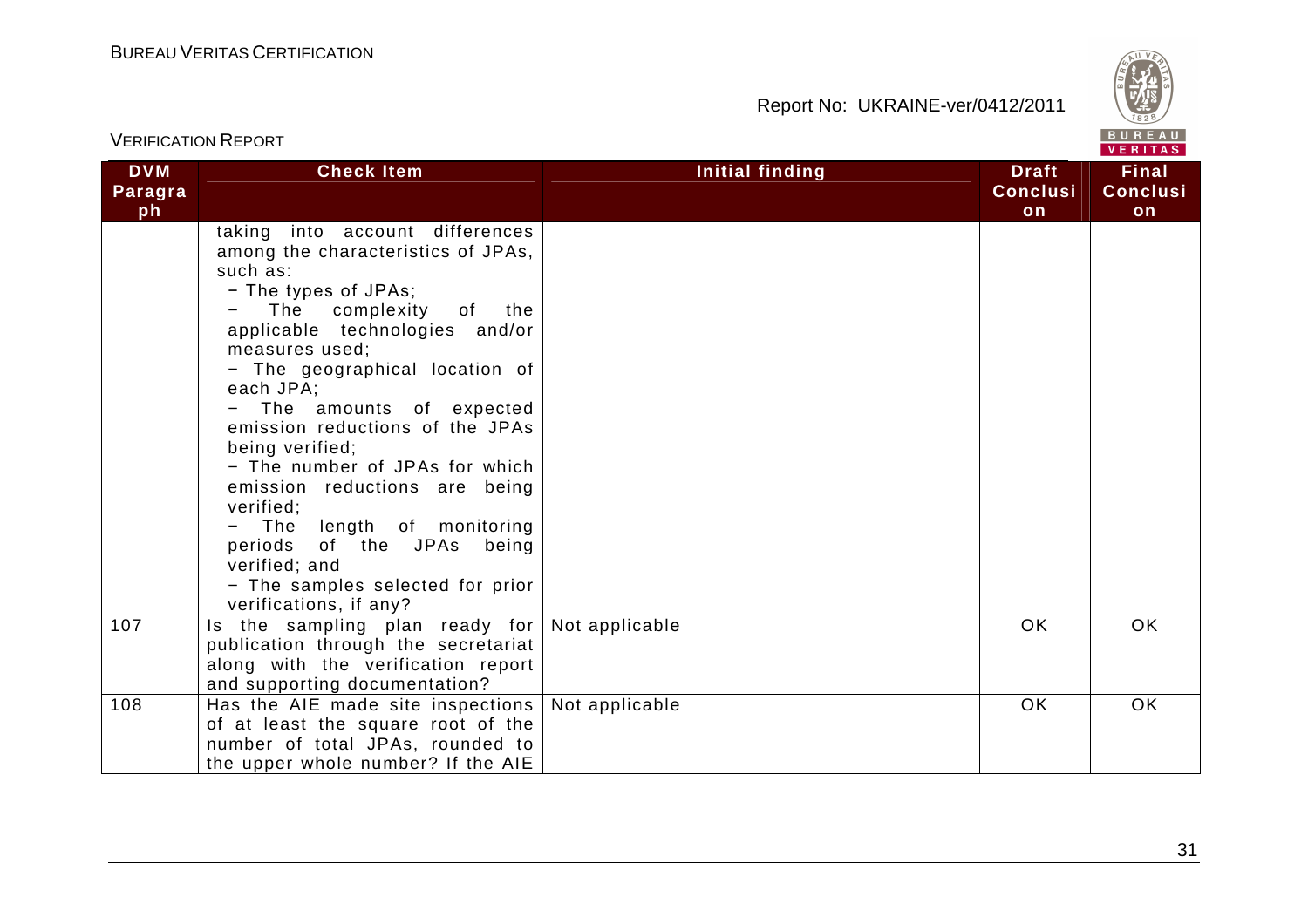

| BUREAU<br><b>VERIFICATION REPORT</b><br>VERITAS |                                                                                                                                                                                                                                           |                 |                                       |                                       |  |
|-------------------------------------------------|-------------------------------------------------------------------------------------------------------------------------------------------------------------------------------------------------------------------------------------------|-----------------|---------------------------------------|---------------------------------------|--|
| <b>DVM</b><br>Paragra<br>ph                     | <b>Check Item</b>                                                                                                                                                                                                                         | Initial finding | <b>Draft</b><br><b>Conclusi</b><br>on | <b>Final</b><br><b>Conclusi</b><br>on |  |
|                                                 | makes no site inspections or fewer<br>site inspections than the square<br>root of the number of total JPAs,<br>whole<br>rounded to the upper<br>number, then does the AIE provide<br>explanation and<br>reasonable<br>a<br>justification? |                 |                                       |                                       |  |
| 109                                             | Is the sampling plan available for<br>submission to the secretariat for<br>the JISC.s ex ante assessment?<br>(Optional)                                                                                                                   | Not applicable  | OK.                                   | OK.                                   |  |
| 110                                             | If the AIE learns of a fraudulently<br>JPA, a<br>fraudulently<br>included<br>monitored JPA or<br>an inflated<br>number of emission reductions<br>claimed in a JI PoA, has the AIE<br>informed the JISC of the fraud in<br>writing?        | Not applicable  | <b>OK</b>                             | OK.                                   |  |

#### **Table 2 Resolution of Corrective Action Requests and Clarification Requests**

| Draft report clarifications and<br>corrective action requests by<br>validation team |        |         | Ref. to<br>checklist<br>question<br>in table 1 | Summary of project participant<br>response |          | <b>Verification team</b><br>conclusion |        |
|-------------------------------------------------------------------------------------|--------|---------|------------------------------------------------|--------------------------------------------|----------|----------------------------------------|--------|
| Corrective                                                                          | Action | Request | Table 1.                                       | The value of molar fraction of $N_2$ of    | Required | data                                   | were l |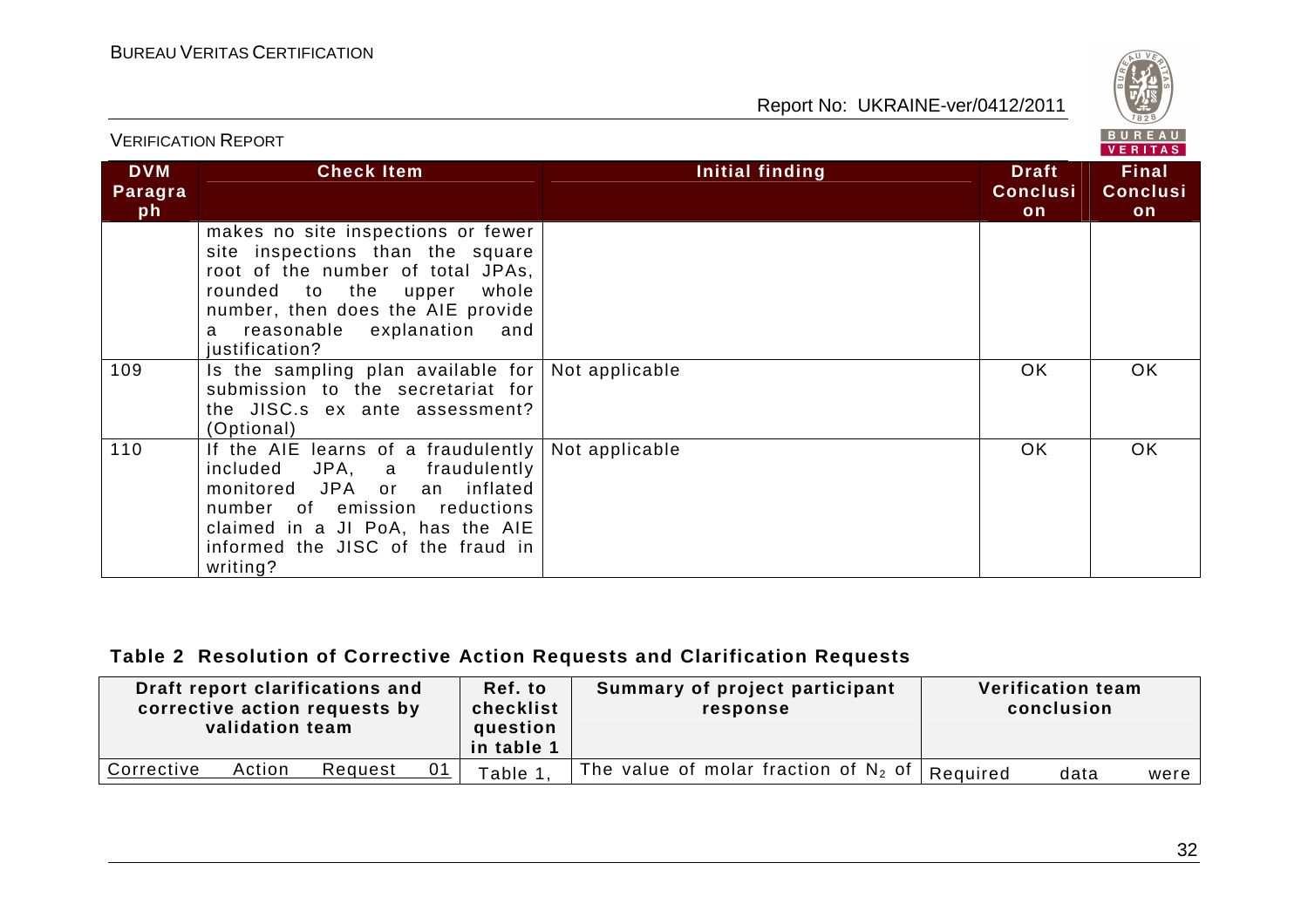

| BUREAU<br><b>VERIFICATION REPORT</b><br>VERITAS                                                                                                                                                                                                                                                                                      |                                                |                                                                                                                                                                                                                                                          |                                                                                                                                                                                         |  |  |  |
|--------------------------------------------------------------------------------------------------------------------------------------------------------------------------------------------------------------------------------------------------------------------------------------------------------------------------------------|------------------------------------------------|----------------------------------------------------------------------------------------------------------------------------------------------------------------------------------------------------------------------------------------------------------|-----------------------------------------------------------------------------------------------------------------------------------------------------------------------------------------|--|--|--|
| Draft report clarifications and<br>corrective action requests by<br>validation team                                                                                                                                                                                                                                                  | Ref. to<br>checklist<br>question<br>in table 1 | Summary of project participant<br>response                                                                                                                                                                                                               | <b>Verification team</b><br>conclusion                                                                                                                                                  |  |  |  |
| (CAR01). Please, check and correct<br>the value of molar fraction of $N_2$ of<br>natural gas (ID-11.1) for January<br>2012.                                                                                                                                                                                                          | 94                                             | natural gas for January 2012 is<br>corrected. The calculation of GHG<br>emission reductions is reviewed.                                                                                                                                                 | corrected. Issue is closed.                                                                                                                                                             |  |  |  |
| Corrective<br>Action<br>02<br>Request<br>(CAR02).<br>Please,<br>provide<br>the<br>Contract or any other documented<br>evidence that justify cooperation of<br>the JSC "Zaporizhstal" with the third<br>party that perform calibration of JI<br>project measurement equipment.                                                        | Table 1.<br>101(b)                             | <b>JSC</b><br>Contract<br>between<br><b>SE</b><br>"Zaporizhstal"<br>and<br>"Zhaporizhzha"<br>(scientific<br>production<br>centre<br>0f<br>standardization,<br>metrology<br>and<br>certification) was provided to the<br>verification team.               | <b>Based</b><br>the<br>document<br>on<br>analysis, issue is closed.                                                                                                                     |  |  |  |
| 03<br>Action<br>Corrective<br>Request<br><u>(CAR03)</u> .<br>Please,<br>provide<br>documented evidences that confirm<br>calibration<br>of<br>status<br>some<br>devices<br>(i.e.,<br>measurement<br>measurement equipment such as ser.<br># 67542, ser. # 67496, ser. # 359,<br>#77669,<br># 67501,<br>ser.<br>ser.<br>ser. # 04/1E). | Table 1,<br>101(b)                             | Passports with justification of the<br>calibration<br>status<br>of<br>required<br>equipment were provided.                                                                                                                                               | According<br>to<br>the<br>documented<br>evidences,<br>0f<br>calibration<br>status<br>all<br>equipment that mentioned in<br>CAR03 is in order. Issue is<br>closed.                       |  |  |  |
| Clarification request 01 (CL01). The<br>operation time of gas burners with<br>spray and niche technology<br>on<br>aggregates of metallurgical works is<br>about one year in steelmaking plant<br>and about five years in sinter plant.<br>Please, clarify whether any gas                                                            | Table 1,<br>93                                 | The gas burners were replaced in<br>the current monitoring period on<br>steelmaking furnaces. The dates of<br>burning<br>the<br>replacement<br>are<br>provided in the table A.2-2 stated in<br>the section A.2 of the monitoring<br>report version 02.1. | Explanation was provided in<br>the monitoring report as well<br>as documented evidences.<br>Verification team revised the<br>information and found it<br>satisfactory. Issue is closed. |  |  |  |